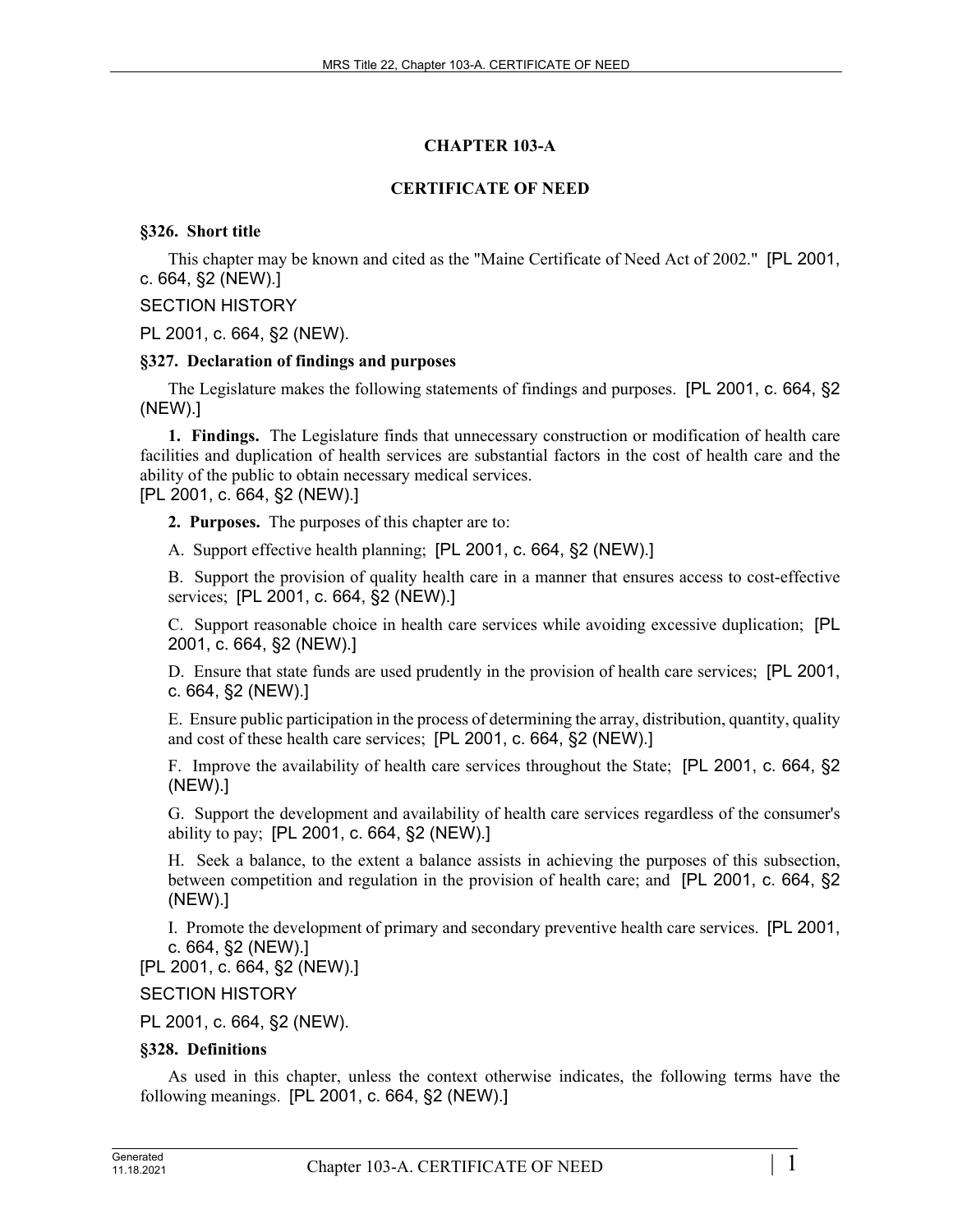**1. Access to care.** "Access to care" means the ability to obtain in a timely manner needed personal health services to achieve the best possible health outcomes balanced by the health system's resource limitations. Access to care may be influenced by many factors, including, without limitation, travel, distance, waiting time, available resources, availability of a source of care and the health status of the population served.

## [PL 2001, c. 664, §2 (NEW).]

**2. Ambulatory surgical facility.** "Ambulatory surgical facility" means a facility, not part of a hospital, that provides surgical treatment to patients not requiring hospitalization. "Ambulatory surgical facility" does not include the offices of private physicians or dentists, whether in individual or group practice.

## [PL 2001, c. 664, §2 (NEW).]

**3. Capital expenditure.** "Capital expenditure" means an expenditure, including a force account expenditure or predevelopment activities, that under generally accepted accounting principles is not properly chargeable as an expense of operation and maintenance and, for the purposes of this chapter, includes capitalized interest on borrowed funds and the fair market value of any property or equipment that is acquired under lease or comparable arrangement or by donation. [PL 2001, c. 664, §2 (NEW).]

**3-A. Capital investment fund.**  [PL 2011, c. 213, §2 (RP).]

**4. Construction.** "Construction," when used in connection with "health care facility," means the establishment, erection, building, purchase or other acquisition of a health care facility. [PL 2001, c. 664, §2 (NEW).]

**5. Development.** "Development," when used in connection with health service, means the undertaking of those activities that on their completion will result in the offering of a new health service to the public.

# [PL 2001, c. 664, §2 (NEW).]

**6. Expenditure minimum for annual operating costs.** "Expenditure minimum for annual operating costs" means, for services commenced after October 1, 1998, \$400,000 for the 3rd fiscal year, including a partial first year.

# [PL 2001, c. 664, §2 (NEW).]

**7. Generally accepted accounting principles.** "Generally accepted accounting principles" means accounting principles approved by the American Institute of Certified Public Accountants or a successor organization.

[PL 2001, c. 664, §2 (NEW).]

**8. Health care facility.** "Health care facility" means a hospital, psychiatric hospital, nursing facility, kidney disease treatment center including a freestanding hemodialysis facility, rehabilitation facility, ambulatory surgical facility, independent radiological service center, independent cardiac catheterization center or cancer treatment center. "Health care facility" does not include the office of a private health care practitioner, as defined in Title 24, section 2502, subsection 1‑A, whether in individual or group practice. In an ambulatory surgical facility that functions also as the office of a health care practitioner, the following portions of the ambulatory surgical facility are considered to be a health care facility:

A. Operating rooms; [PL 2003, c. 469, Pt. C, §3 (NEW).]

B. Recovery rooms; [PL 2003, c. 469, Pt. C, §3 (NEW).]

C. Waiting areas for ambulatory surgical facility patients; [PL 2009, c. 383, §1 (AMD).]

C-1. Any space with major medical equipment; and [PL 2009, c. 383, §2 (NEW).]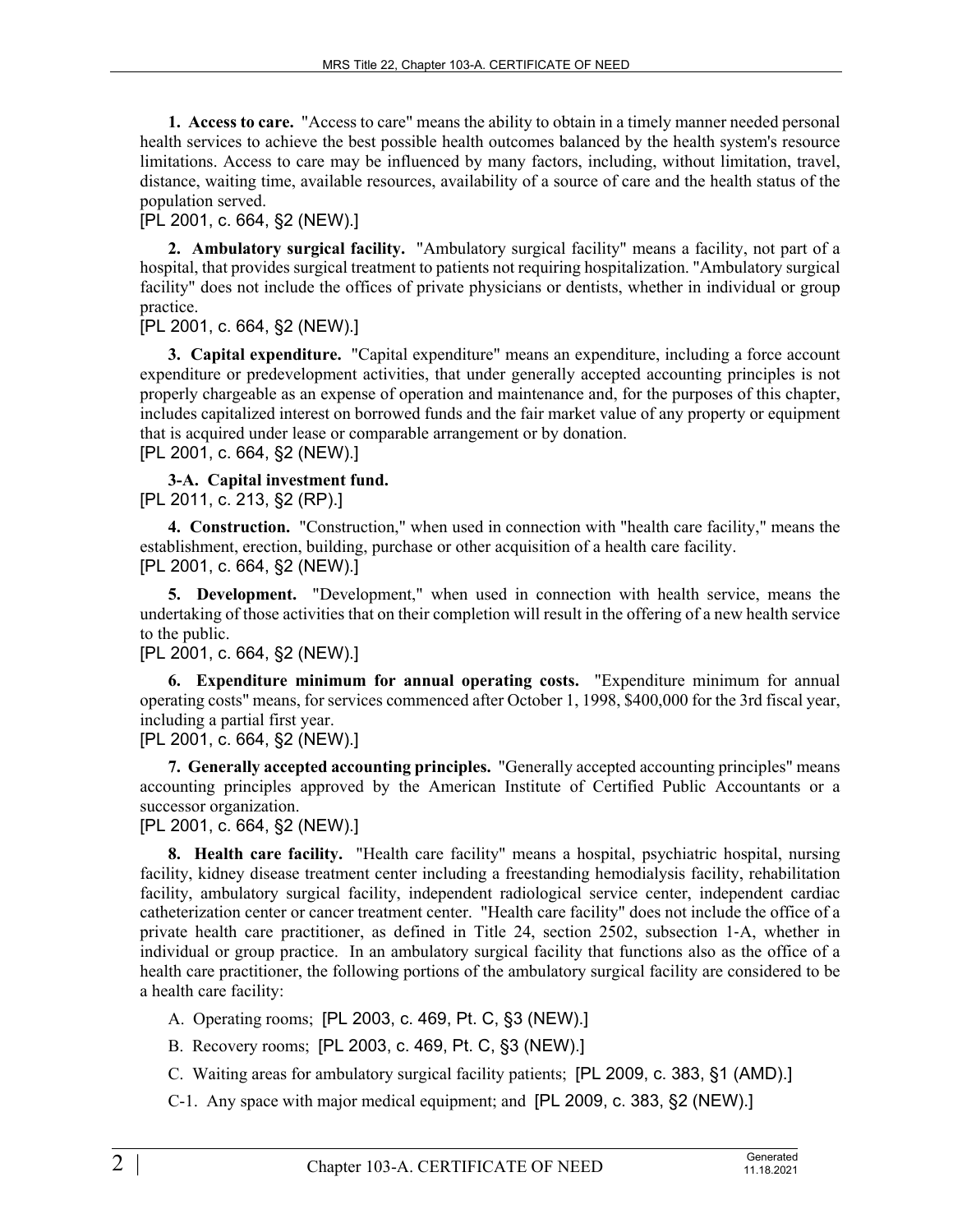D. Any other space used primarily to support the activities of the ambulatory surgical facility. [PL 2003, c. 469, Pt. C, §3 (NEW).]

[PL 2009, c. 383, §§1, 2 (AMD).]

**9. Health maintenance organization.** "Health maintenance organization" means a public or private organization that:

A. Provides or otherwise makes available to enrolled participants health care services, including at least the following basic health services: usual physician services, hospitalization services, laboratory services, x-ray services, emergency and preventive health services and out-of-area coverage; [PL 2001, c. 664, §2 (NEW).]

B. Is compensated, except for copayments, for the provision of the basic health services to enrolled participants on a predetermined periodic rate basis; and [PL 2001, c. 664, §2 (NEW).]

C. Provides physicians' services primarily through physicians who are either employees or partners of the organization or through arrangements with individual physicians or one or more groups of physicians. [PL 2001, c. 664, §2 (NEW).]

[PL 2001, c. 664, §2 (NEW).]

**10. Health need.** "Health need" means a situation or a condition of a person, expressed in health outcome measures such as mortality, morbidity or disability, that is considered undesirable and is likely to exist in the future.

[PL 2001, c. 664, §2 (NEW).]

**11. Health planning.** "Health planning" means data assembly and analysis, goal determination and the formulation of action recommendations regarding health services. [PL 2001, c. 664, §2 (NEW).]

**12. Health services.** "Health services" means clinically related services that are diagnostic, treatment, rehabilitative services or nursing services provided by a nursing facility. "Health services" includes alcohol or drug dependence, substance use disorder and mental health services. [PL 2017, c. 407, Pt. A, §64 (AMD).]

**13. Health status.** "Health status" means patient or population measures, or both, of good and poor health practices, rates of death and disease, both chronic and infectious, and the prevalence of symptoms or conditions, or both, of illness and wellness. [PL 2001, c. 664, §2 (NEW).]

**14. Hospital.** "Hospital" means an institution that primarily provides to inpatients, by or under the supervision of physicians, diagnostic services and therapeutic services for medical diagnosis, treatment and care of injured, disabled or sick persons or rehabilitation services for the rehabilitation of injured, disabled or sick persons. "Hospital" also includes psychiatric and tuberculosis hospitals. [PL 2001, c. 664, §2 (NEW).]

**15. Hospital swing bed.** "Hospital swing bed" means an acute care bed licensed by the Office of MaineCare Services, Division of Licensing and Regulatory Services for the use also as a nursing care bed. Swing beds may be established only in rural hospitals with fewer than 100 licensed acute care beds.

[PL 2019, c. 343, Pt. YY, §4 (AMD).]

**16. Major medical equipment.** "Major medical equipment" means a single unit of medical equipment or a single system of components with related functions used to provide medical and other health services that costs \$3,200,000 or more. "Major medical equipment" does not include medical equipment acquired by or on behalf of a clinical laboratory to provide clinical laboratory services if the clinical laboratory is independent of a physician's office and a hospital and has been determined to meet the requirements of the United States Social Security Act, Title XVIII, Section 1861(s), paragraphs 10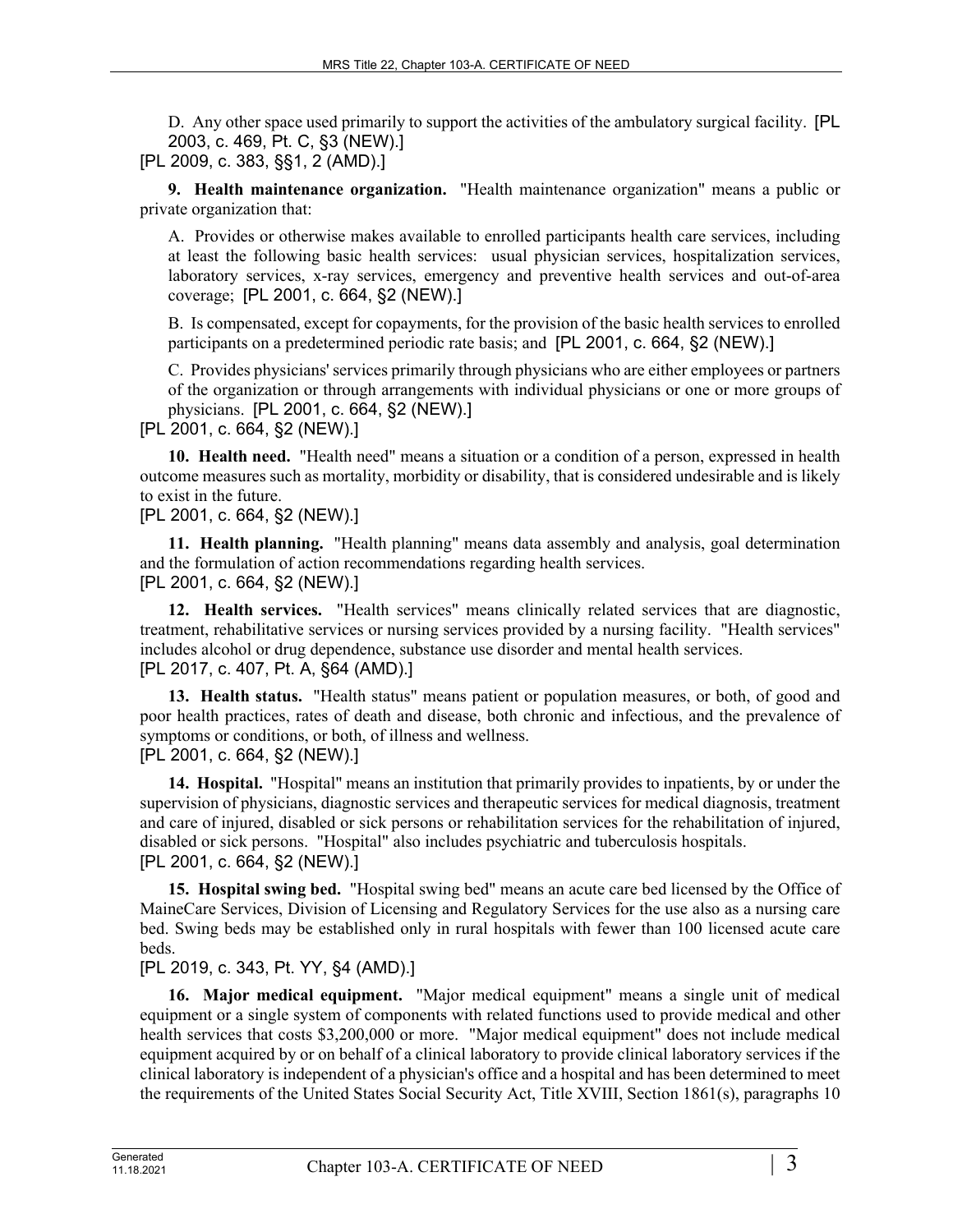and 11. In determining whether medical equipment costs more than the threshold provided in this subsection, the cost of studies, surveys, designs, plans, working drawings, specifications and other activities essential to acquiring the equipment must be included. If the equipment is acquired for less than fair market value, the term "cost" includes the fair market value. Beginning January 1, 2013 and annually thereafter, the threshold amount for review must be updated by the commissioner to reflect the change in the United States Department of Labor, Bureau of Labor Statistics Consumer Price Index medical care services index, with an effective date of January 1st each year.

[PL 2011, c. 424, Pt. A, §1 (AMD); PL 2011, c. 424, Pt. E, §1 (AFF).]

**17. Modification.** "Modification" means the alteration, improvement, expansion, extension, renovation or replacement of a health care facility or health maintenance organization or portions thereof, including the initial equipment, and the replacement of equipment or existing buildings. [PL 2001, c. 664, §2 (NEW).]

**17-A. New health service.** "New health service" means:

A. The obligation of any capital expenditures by or on behalf of a new or existing health care facility of \$3,000,000 or more that is associated with the addition of a health service that was not offered on a regular basis by or on behalf of the health care facility within the 12-month period prior to the time the services would be offered; [PL 2011, c. 424, Pt. A, §2 (AMD); PL 2011, c. 424, Pt. E, §1 (AFF).]

B. The addition of a health service that is to be offered by or on behalf of a new or existing health care facility that was not offered on a regular basis by or on behalf of the health care facility within the 12-month period prior to the time the services would be offered and that, for the 3rd fiscal year of operation, including a partial first year following addition of that service, is projected to entail incremental annual operating costs directly attributable to the addition of that health service of at least \$1,000,000. For the purposes of this paragraph, the compensation attributable to the health care practitioner is not included in the calculation of 3rd-year operating costs; or [PL 2011, c. 424, Pt. A, §2 (AMD); PL 2011, c. 424, Pt. E, §1 (AFF).]

C. The addition in the private office of a health care practitioner, as defined in Title 24, section 2502, subsection 1‑A, of new technology that costs \$3,200,000 or more. The department shall consult with the Maine Quality Forum Advisory Council established pursuant to Title 24‑A, section 6952, prior to determining whether a project qualifies as a new technology in the office of a private practitioner. With regard to the private office of a health care practitioner, "new health service" does not include the location of a new practitioner in a geographic area. [PL 2011, c. 424, Pt. A, §2 (AMD); PL 2011, c. 424, Pt. E, §1 (AFF).]

Beginning January 1, 2013 and annually thereafter, the threshold amounts for review in paragraphs A, B and C must be updated by the commissioner to reflect the change in the United States Department of Labor, Bureau of Labor Statistics Consumer Price Index medical care services index, with an effective date of January 1st each year.

"New health service" does not include a health care facility that extends a current service within the defined primary service area of the health care facility by purchasing within a 12-month time period new equipment costing in the aggregate less than the threshold provided in subsection 16; [PL 2011, c. 424, Pt. A, §2 (AMD); PL 2011, c. 424, Pt. E, §1 (AFF).]

**18. Nursing facility.** "Nursing facility" means any facility defined under section 1812‑A. [PL 2001, c. 664, §2 (NEW).]

**18-A. Nursing facility MaineCare funding pool.** "Nursing facility MaineCare funding pool" means that limit established in accordance with section 333‑A for nursing facility projects. [PL 2007, c. 440, §1 (NEW).]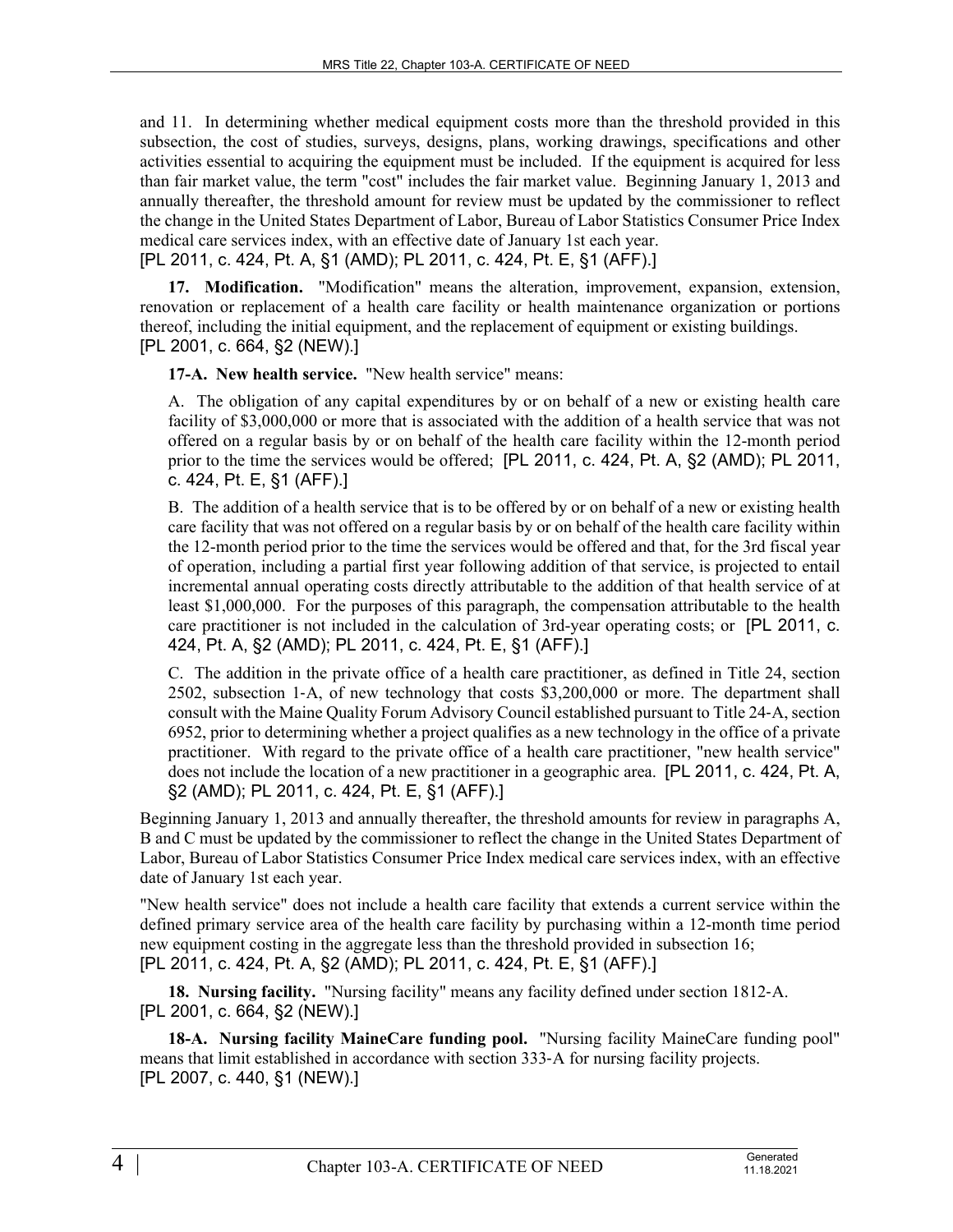**19. Obligation.** An "obligation" for a capital expenditure that is considered to be incurred by or on behalf of a health care facility:

A. When a contract, enforceable under the law of the State, is entered into by or on behalf of the health care facility for the construction, acquisition, lease or financing of a capital asset; [PL 2001, c. 664, §2 (NEW).]

B. When the governing board of the health care facility takes formal action to commit its own funds for a construction project undertaken by the health care facility as its own contractor; or [PL 2001, c. 664, §2 (NEW).]

C. In the case of donated property, on the date on which the gift is completed under the applicable law of the State. [PL 2001, c. 664, §2 (NEW).]

[PL 2001, c. 664, §2 (NEW).]

**20. Offer.** "Offer," when used in connection with "health services," means that the health care facility or health maintenance organization holds itself out as capable of providing or having the means to provide a health service.

# [PL 2001, c. 664, §2 (NEW).]

**21. Person.** "Person" means an individual; trust or estate; partnership; corporation, including associations, joint stock companies and insurance companies; the State or a political subdivision or instrumentality of the State, including a municipal corporation of the State; or any other legal entity recognized by state law.

[PL 2001, c. 664, §2 (NEW).]

**22. Person directly affected by a review.** "Person directly affected by a review" includes:

A. The applicant; [PL 2001, c. 664, §2 (NEW).]

B. A group of 5 persons residing or located within the health service area served or to be served by the applicant; [PL 2011, c. 648, §1 (AMD).]

C. A health care facility, a health maintenance organization or a health care practitioner that demonstrates that it provides similar services or, by timely filing a letter of intent with the department for inclusion in the record, indicates an intention to provide similar services in the future to patients residing in the health service area and whose services would be directly and substantially affected by the application under review; [PL 2001, c. 664, §2 (NEW).]

D. A 3rd-party payor, including, without limitation, a health maintenance organization, that pays health care facilities for services in the health service area in which the project is proposed to be located and whose payments would be directly and substantially affected by the application under review; and [PL 2001, c. 664, §2 (NEW).]

E. A person who demonstrates a direct and substantial effect upon that person's health care as a result of the application under review. [PL 2001, c. 664, §2 (NEW).]

[PL 2011, c. 648, §1 (AMD).]

**23. Predevelopment activity.** "Predevelopment activity" means any appropriately capitalized expenditure by or on behalf of a health care facility made in preparation for the offering or development of a new health service for which a certificate of need would be required and arrangements or commitments made for financing the offering or development of the new health service and includes site acquisitions, surveys, studies, expenditures for architectural designs, plans, working drawings and specifications.

# [PL 2001, c. 664, §2 (NEW).]

**24. Project.** "Project" means any acquisition, capital expenditure, new health service or change in a health service, predevelopment activity or other activity that requires a certificate of need under section 329.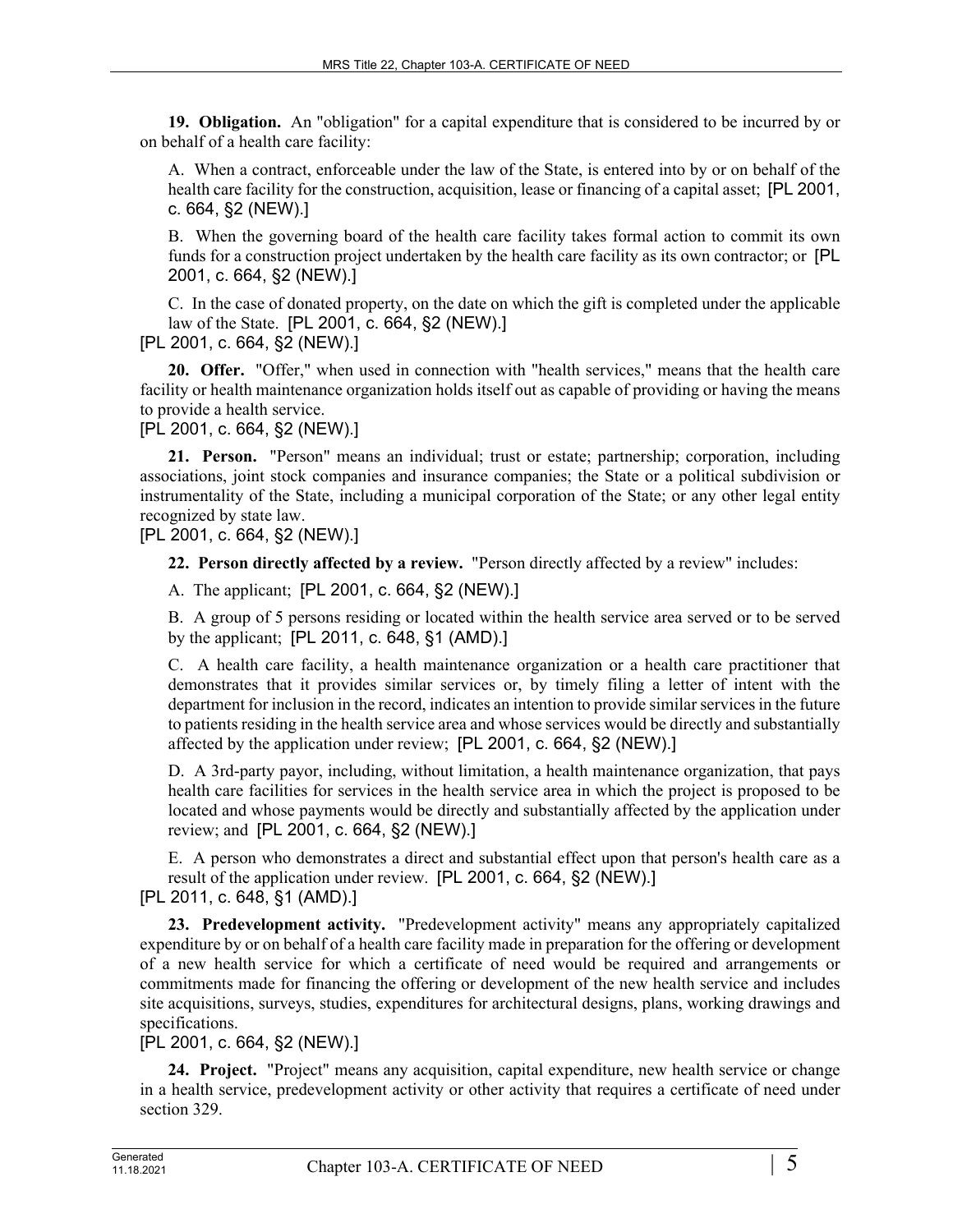# [PL 2001, c. 664, §2 (NEW).]

**25. Rehabilitation facility.** "Rehabilitation facility" means an inpatient facility that is operated for the primary purpose of assisting in the rehabilitation of disabled persons through an integrated program of medical services and other services that are provided under competent professional supervision.

[PL 2001, c. 664, §2 (NEW).]

**26. Replacement equipment.** "Replacement equipment" means a piece of capital equipment that replaces another piece of capital equipment that performs essentially the same functions as the replaced equipment.

[PL 2001, c. 664, §2 (NEW).]

**27. State Health Plan.**  [PL 2011, c. 90, Pt. J, §3 (RP).]

SECTION HISTORY

PL 2001, c. 664, §2 (NEW). RR 2003, c. 1, §15 (COR). PL 2003, c. 469, §§C2-6 (AMD). PL 2007, c. 324, §17 (REV). PL 2007, c. 440, §1 (AMD). PL 2007, c. 681, §§1, 2 (AMD). PL 2009, c. 383, §§1-4 (AMD). PL 2011, c. 90, Pt. J, §§2, 3 (AMD). PL 2011, c. 213, §2 (AMD). PL 2011, c. 424, Pt. A, §§1, 2 (AMD). PL 2011, c. 424, Pt. E, §1 (AFF). PL 2011, c. 648, §1 (AMD). PL 2017, c. 407, Pt. A, §64 (AMD). PL 2019, c. 343, Pt. YY, §4 (AMD).

### **§329. Certificate of need required**

A person may not enter into any commitment for financing a project that requires a certificate of need or incur an expenditure for the project without having sought and received a certificate of need, except that this prohibition does not apply to obligations for financing conditioned upon the receipt of a certificate of need or to obligations for predevelopment activities. [PL 2001, c. 664, §2 (NEW).]

A certificate of need from the department is required for: [PL 2001, c. 664, §2 (NEW).]

**1. Transfer of ownership; acquisition by lease, donation, transfer; acquisition of control.** Any transfer of ownership or acquisition under lease or comparable arrangement or through donation or any acquisition of control of a health care facility under lease, management agreement or comparable arrangement or through donation that would have required review if the transfer or acquisition had been by purchase, except in emergencies when that acquisition of control is at the direction of the department or except if the transfer of ownership or acquisition of control involves only entities or health care facilities that are direct or indirect subsidiaries of the same parent corporation, is between a parent corporation and its direct or indirect subsidiaries or is between entities or health care facilities all under direct or indirect ownership of or ultimate control by the same parent corporation immediately prior to the transfer or acquisition;

[PL 2015, c. 453, §1 (AMD).]

**2. Acquisitions of major medical equipment.**  [PL 2007, c. 440, §2 (RP).]

**2-A. Acquisitions of major medical equipment.** Acquisitions of major medical equipment. The following provisions apply to acquisitions of major medical equipment.

A. The cost of all major medical equipment must be declared at fair market value.

(1) If an entity purchases major medical equipment from an unrelated entity, the purchase price is assumed to reflect the fair market value.

(2) If an entity purchases major medical equipment from a related entity and the department finds that the fair market value is greater than the purchase price, the department may revise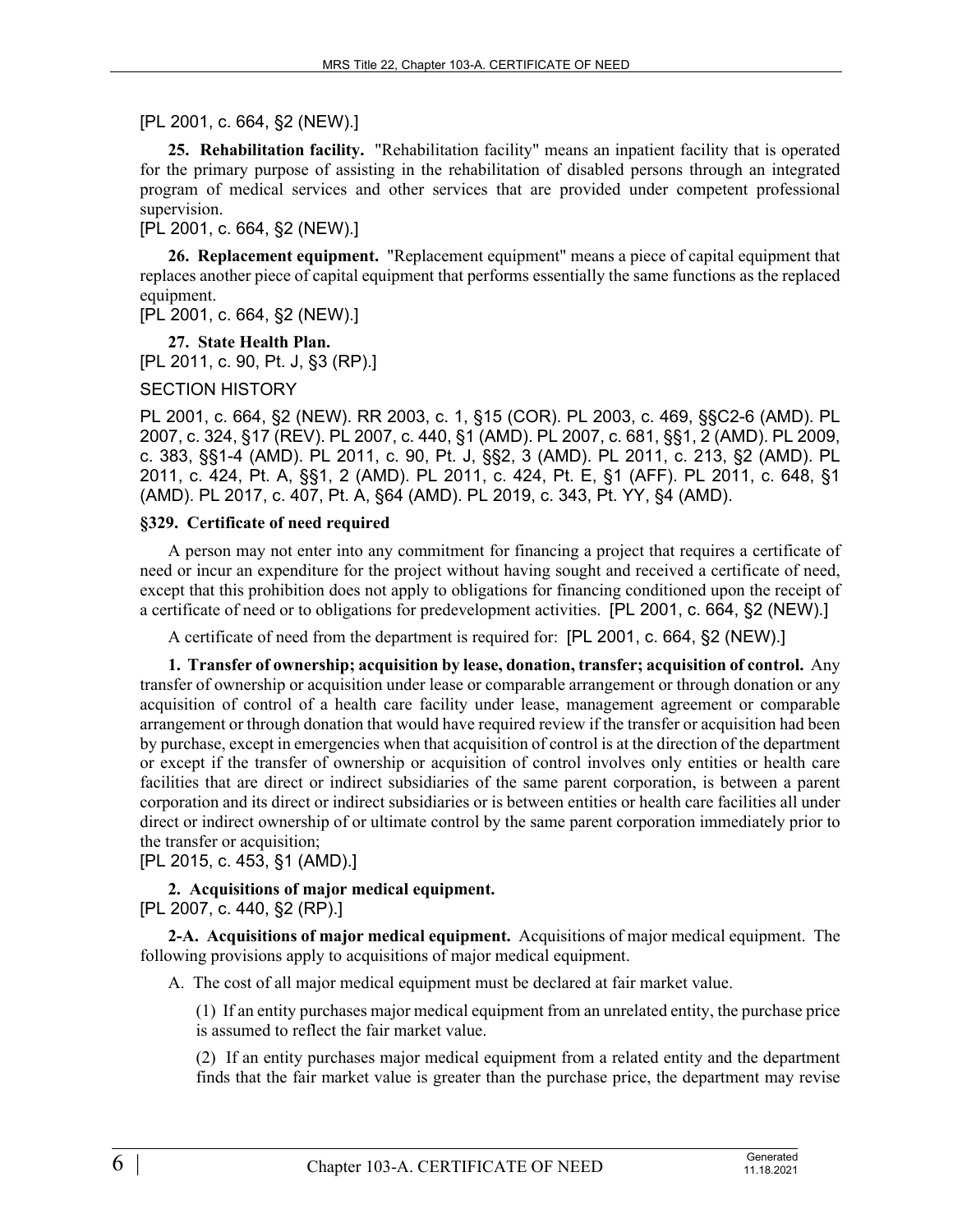the cost of the major medical equipment to reflect the correct fair market value. [PL 2007, c. 440, §3 (NEW).]

B. The following acquisitions of major medical equipment do not require a certificate of need:

(1) Major medical equipment being replaced by the owner; and

(2) The use of major medical equipment on a temporary basis in the case of a natural disaster, major accident or major medical equipment failure. [PL 2011, c. 424, Pt. A, §3 (AMD); PL 2011, c. 424, Pt. E, §1 (AFF).]

C. All replaced major medical equipment must be removed from service. [PL 2007, c. 440, §3 (NEW).]

[PL 2011, c. 424, Pt. A, §3 (AMD); PL 2011, c. 424, Pt. E, §1 (AFF).]

**3. Capital expenditures.** Except as provided in subsection 6, the obligation by or on behalf of a new or existing health care facility of any capital expenditure of \$10,000,000 or more. Capital expenditures in the case of a natural disaster, major accident or equipment failure or for replacement equipment that is not major medical equipment as defined in section 328, subsection 16 or for parking lots and garages, information and communications systems or physician office space or projects directed solely at reducing energy costs through energy efficiency, renewable energy technology or smart grid technology and that have been certified as likely to be cost-effective by the Efficiency Maine Trust pursuant to Title 35‑A, section 10122 do not require a certificate of need. Beginning January 1, 2013 and annually thereafter, the threshold amount for review must be updated by the commissioner to reflect the change in the United States Department of Labor, Bureau of Labor Statistics Consumer Price Index medical care services index, with an effective date of January 1st each year; [PL 2011, c. 424, Pt. A, §4 (AMD); PL 2011, c. 424, Pt. E, §1 (AFF).]

**4. New health service.** The offering or development of any new health service;

A. [PL 2003, c. 469, Pt. C, §7 (RP).]

B. [PL 2003, c. 469, Pt. C, §7 (RP).]

[PL 2003, c. 469, Pt. C, §7 (AMD).]

**4-A. New health care facility.** The construction, development or other establishment of a new health care facility. The following requirements apply to certificate of need for new health care facilities.

A. A new health care facility that is a nursing facility must obtain a certificate of need:

(1) If it requires a capital expenditure of more than \$5,000,000; or

(2) If it proposes to add new nursing facility beds to the inventory of nursing facility beds within the State, in which case it must satisfy all applicable requirements of section 334-A. [PL 2011, c. 424, Pt. A, §5 (NEW); PL 2011, c. 424, Pt. E, §1 (AFF).]

B. A new health care facility other than a nursing facility must obtain a certificate of need:

(1) If it requires a capital expenditure of more than \$3,000,000; or

(2) If it is a new health service; [PL 2011, c. 424, Pt. A, §5 (NEW); PL 2011, c. 424, Pt. E, §1 (AFF).]

[PL 2011, c. 424, Pt. A, §5 (AMD); PL 2011, c. 424, Pt. E, §1 (AFF).]

**5. Changes in bed complement.** An increase in the existing licensed bed complement or an increase in the licensed bed category of a health care facility, other than a nursing facility, of greater than 10%;

[PL 2001, c. 664, §2 (NEW).]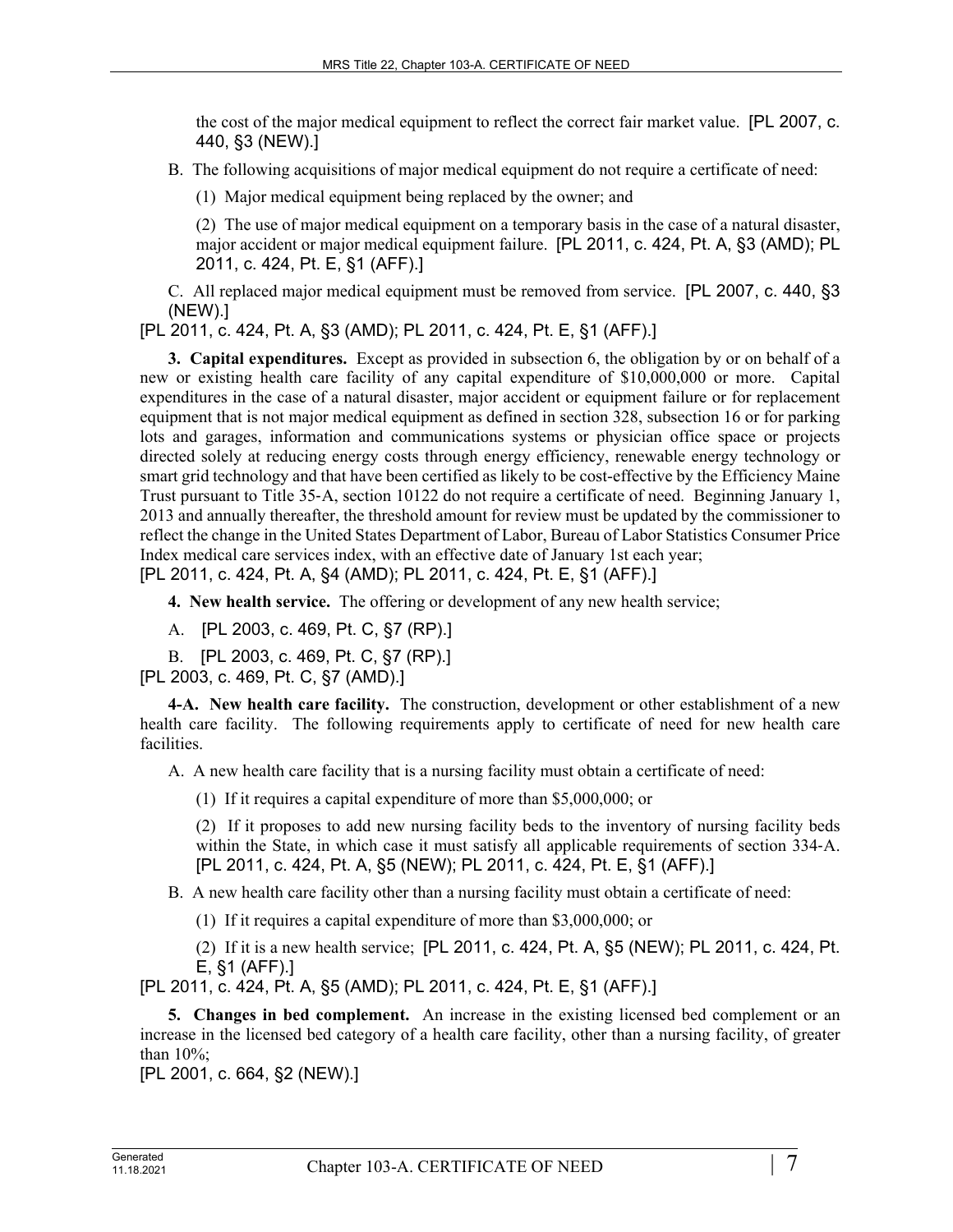**6. Nursing facilities.** The obligation by a new or existing nursing facility, when related to nursing services provided by the nursing facility, of any capital expenditures of \$5,000,000 or more. Beginning January 1, 2013 and annually thereafter, the threshold amount for review must be updated by the commissioner to reflect the change in the United States Department of Labor, Bureau of Labor Statistics Consumer Price Index medical care services index, with an effective date of January 1st each year.

A certificate of need is not required for the following:

A. A nursing facility converting beds used for the provision of nursing services to beds to be used for the provision of residential care services. If such a conversion occurs, MaineCare and other public funds may not be obligated for payment of services provided in the converted beds unless approved by the department pursuant to the provisions of sections 333-A and 334-A. In order to approve a conversion under this paragraph, the department must determine that any increased MaineCare residential care costs associated with the converted beds are fully offset by reductions in the MaineCare costs from the reduction in MaineCare nursing facility costs associated with the converted beds; [PL 2011, c. 424, Pt. B, §1 (AMD); PL 2011, c. 424, Pt. E, §1 (AFF).]

B. Capital expenditures in the case of a natural disaster, major accident or equipment failure; [PL 2009, c. 652, Pt. A, §29 (RPR).]

C. Replacement equipment, other than major medical equipment as defined in section 328, subsection 16; [PL 2009, c. 652, Pt. A, §29 (RPR).]

D. Information systems, communication systems, parking lots and garages; and [PL 2009, c. 652, Pt. A, §29 (RPR).]

E. Certain energy-efficient improvements, as described in section 334‑A, subsection 4. [PL 2009, c. 652, Pt. A, §29 (RPR).]

[PL 2011, c. 424, Pt. B, §1 (AMD); PL 2011, c. 424, Pt. E, §1 (AFF).]

**7. Other circumstances.** The following circumstances:

A. Any proposed use of major medical equipment to serve inpatients of a hospital, if the equipment is not located in a health care facility and was acquired without a certificate of need, except acquisitions exempt from review under subsection 3; or [PL 2007, c. 440, §5 (AMD).]

B. If a person adds a health service not subject to review under subsection 4 at the time it was established and not reviewed and approved prior to establishment at the request of the applicant, and its actual 3rd fiscal year operating cost exceeds the expenditure minimum for annual operating costs in the 3rd fiscal year of operation following addition of these services; and [PL 2007, c. 440, §6 (AMD).]

[PL 2007, c. 440, §§5, 6 (AMD).]

**8. Related projects.** Any projects that the department determines are related projects if such projects, considered in the aggregate, would otherwise require a certificate of need under this section. [PL 2001, c. 664, §2 (NEW).]

# SECTION HISTORY

PL 2001, c. 664, §2 (NEW). PL 2003, c. 469, §C7 (AMD). PL 2007, c. 440, §§2-6 (AMD). PL 2007, c. 681, §3 (AMD). PL 2009, c. 383, §§5, 6 (AMD). PL 2009, c. 383, §16 (AFF). PL 2009, c. 429, §1 (AMD). PL 2009, c. 430, §1 (AMD). PL 2009, c. 652, Pt. A, §29 (AMD). PL 2011, c. 424, Pt. A, §§3-5 (AMD). PL 2011, c. 424, Pt. B, §1 (AMD). PL 2011, c. 424, Pt. E, §1 (AFF). PL 2015, c. 453, §1 (AMD).

### **§330. Exceptions**

Notwithstanding section 329, the requirements of this Act do not apply with respect to: [PL 2001, c. 664, §2 (NEW).]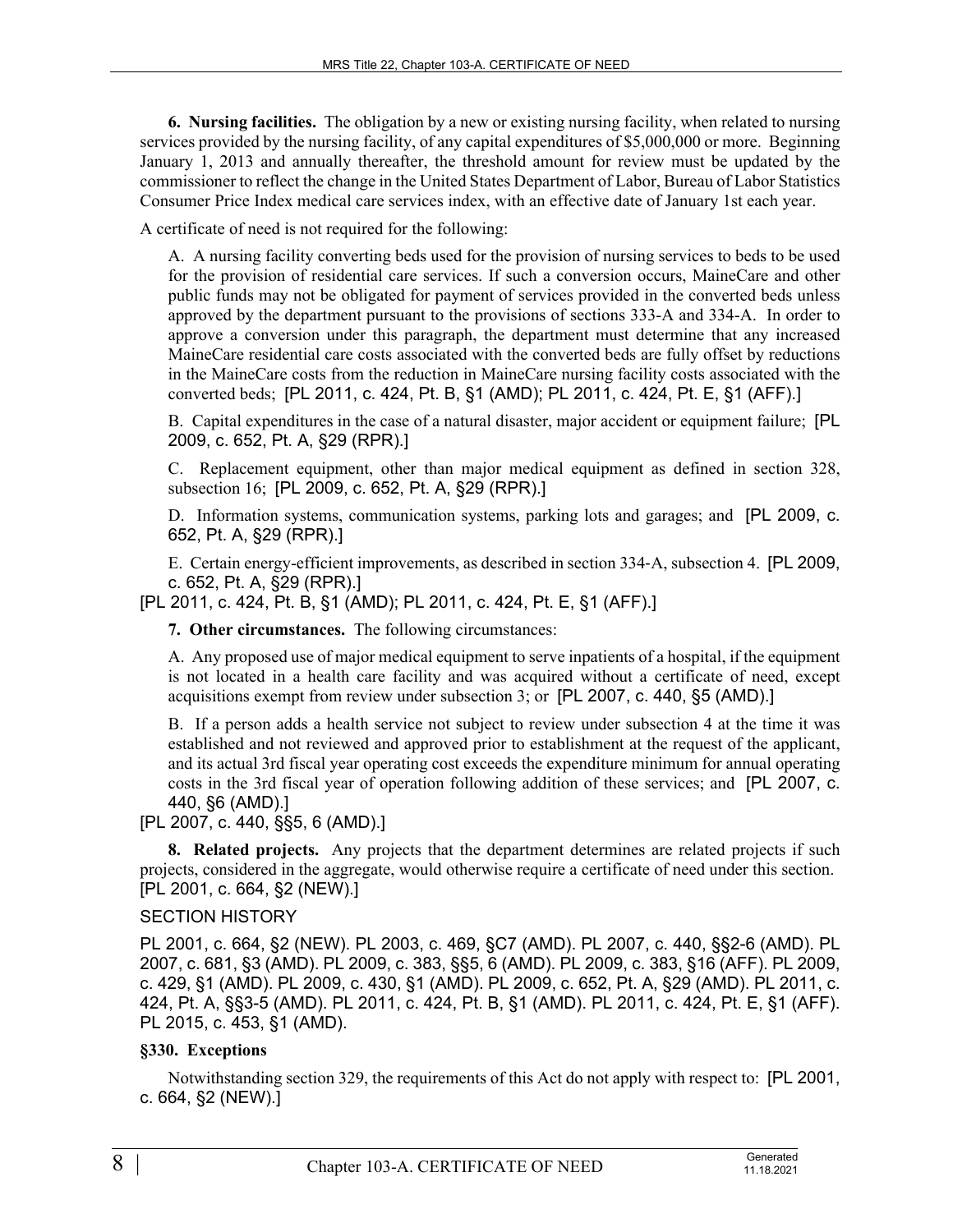**1. Healing through prayer.** A health care facility operated by a religious group relying solely on spiritual means through prayer for healing; [PL 2001, c. 664, §2 (NEW).]

**2. Activities; acquisitions.** Activities or acquisitions by or on behalf of a health maintenance organization or a health care facility controlled, directly or indirectly, by a health maintenance organization or combination of health maintenance organizations to the extent mandated by the National Health Policy, Planning and Resources Development Act of 1974, as amended, and its

accompanying regulations; [PL 2001, c. 664, §2 (NEW).]

**3. Home health care services.** Home health care services offered by a home health care provider; [PL 2001, c. 664, §2 (NEW).]

**4. Hospice.** Hospice services and programs; [PL 2001, c. 664, §2 (NEW).]

**5. Assisted living.** 

[PL 2003, c. 510, Pt. B, §6 (RP).]

**5-A. Assisted housing.** Assisted housing programs and services regulated under chapter 1664; [PL 2003, c. 510, Pt. A, §15 (NEW).]

**6. Existing capacity.** The use by an ambulatory surgical facility licensed on January 1, 1998 of capacity in existence on January 1, 1998; and

[PL 2001, c. 664, §2 (NEW).]

**7. Critical access hospitals.** Conversion by a critical access hospital or a hospital in the process of becoming a critical access hospital of licensed acute care beds to hospital swing beds. [PL 2003, c. 621, §1 (AMD).]

### SECTION HISTORY

PL 2001, c. 664, §2 (NEW). PL 2003, c. 510, §§A15,B6 (AMD). PL 2003, c. 621, §1 (AMD).

# **§331. Subsequent review following changes in project**

When a certificate of need has been issued and changes occur as specified in this section, a subsequent review is required. [PL 2001, c. 664, §2 (NEW).]

**1. Criteria for subsequent review.** The following activities require subsequent review and approval if the department has previously issued a certificate of need and one or more of the following circumstances occur within 3 years after the approved activity is undertaken:

A. There is a significant change in financing; [PL 2001, c. 664, §2 (NEW).]

B. There is a change affecting the licensed or certified bed capacity as approved in the certificate of need; [PL 2001, c. 664, §2 (NEW).]

C. There is a change involving the addition or termination of the health services proposed to be rendered; [PL 2001, c. 664, §2 (NEW).]

D. There is a change in the site or the location of the proposed health care facility; or [PL 2001, c. 664, §2 (NEW).]

E. There is a substantial change proposed in the design of the health care facility or the type of construction. [PL 2001, c. 664, §2 (NEW).]

[PL 2001, c. 664, §2 (NEW).]

**2. Procedures for subsequent review.** Any person proposing to undertake any activity requiring subsequent review and approval shall file with the department, within 30 days of the time that person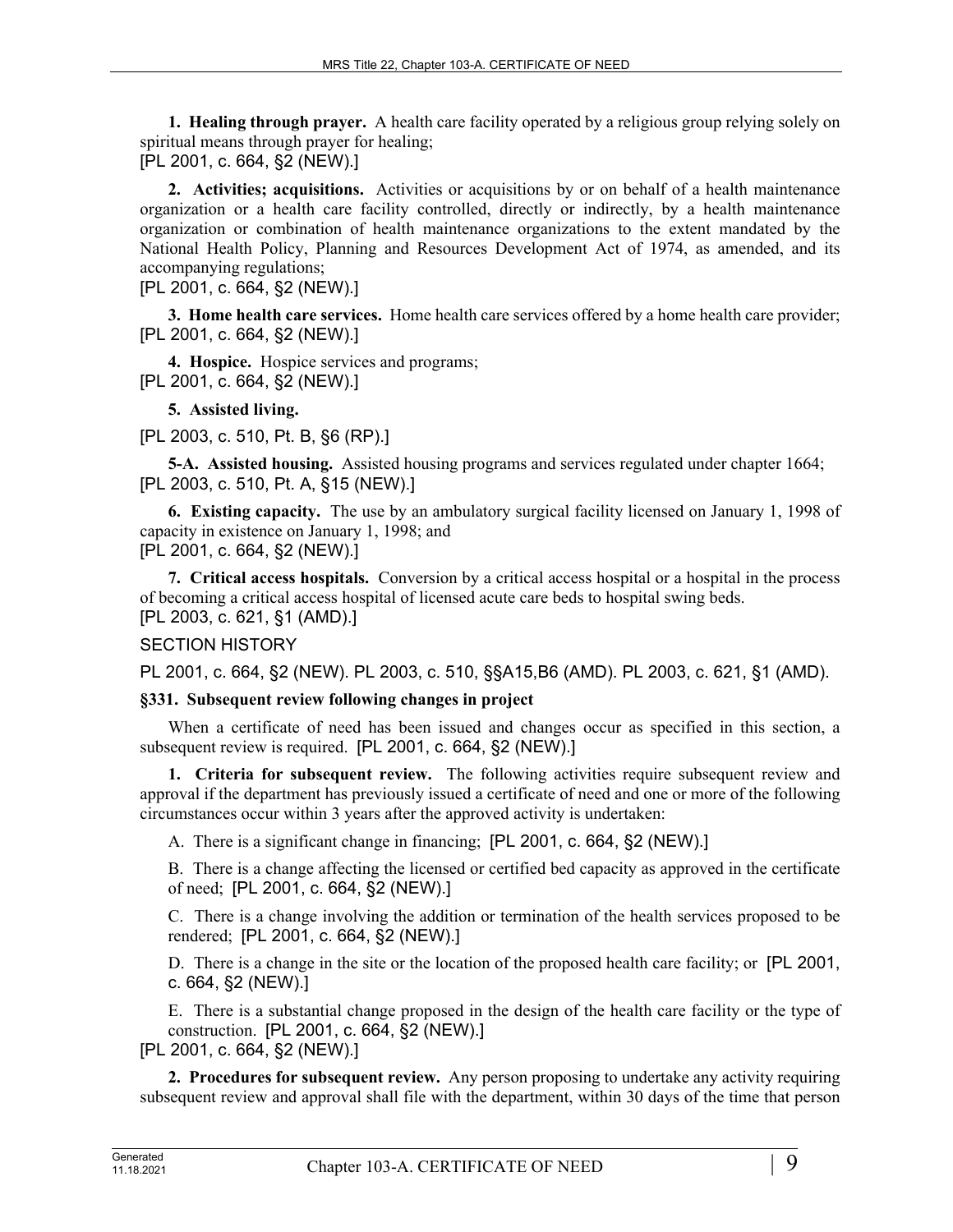first has actual knowledge of the circumstances requiring subsequent review, a notice setting forth the following information:

A. The nature of the proposed change; [PL 2001, c. 664, §2 (NEW).]

B. The rationale for the change including, where appropriate, an explanation of why the change was not set forth in the original application or letter of intent; and [PL 2001, c. 664, §2 (NEW).]

C. Other pertinent detail subject to the procedures and criteria set forth in section 335. [PL 2001, c. 664, §2 (NEW).]

The department shall, within 30 days of receipt of the information, advise that person in writing whether the proposed change is approved. If not approved, the application must be treated as a new application under this Act. If approved, the department shall amend the certificate of need as appropriate. [PL 2001, c. 664, §2 (NEW).]

SECTION HISTORY

PL 2001, c. 664, §2 (NEW).

## **§332. Subsequent review**

**1. Subsequent review following approval.** When the commissioner has approved an application filed unconditionally or subject to conditions pursuant to section 335, subsection 8, the commissioner may conduct a subsequent review to ensure compliance with any terms or conditions of approval within 3 years after the approved activity is undertaken. In this subsequent review, the commissioner may hold a public hearing and may consider any material or significant changes in factors or circumstances relied upon by the commissioner in approving the application and significant and relevant information that either is new or was withheld by the applicant at the time of the process under section 335. If, upon review, the commissioner determines that any terms or conditions of the approval have not been met, the commissioner may take enforcement action consistent with subsection 3 and other applicable provisions of this Act.

[PL 2007, c. 440, §7 (NEW).]

**2. Subsequent review following determination of nonapplicability.** The commissioner may hold a public hearing to determine whether the proponent of the expenditure knowingly withheld significant and relevant information or made any material misrepresentations at the time the nonapplicability determination was rendered. The commissioner may take enforcement action consistent with the provisions of this Act if, upon review, the commissioner determines that:

A. At the time the nonapplicability determination was rendered the proponent of the expenditure knowingly withheld significant and relevant information or made any material misrepresentations; and [PL 2007, c. 440, §7 (NEW).]

B. If the proponent had provided proper information, a certificate of need would have been required for the expenditure or action. [PL 2007, c. 440, §7 (NEW).] [PL 2007, c. 440, §7 (NEW).]

**3. Enforcement actions.** When the commissioner determines, following the procedures set forth in subsections 1 and 2, that the holder of a certificate of need when properly required has failed to meet the conditions set forth in the certificate of need approval or that a person covered by this Act has improperly obtained a nonapplicability ruling, the commissioner may take one or more of the following actions.

A. The commissioner may, pursuant to section 347, condition the person's license to prohibit the unauthorized activity and determine the ongoing conduct of that activity to be in violation of the respective chapter under which the person is licensed. A person that is subject to a ruling under this paragraph may request, and the commissioner shall grant pursuant to the Maine Administrative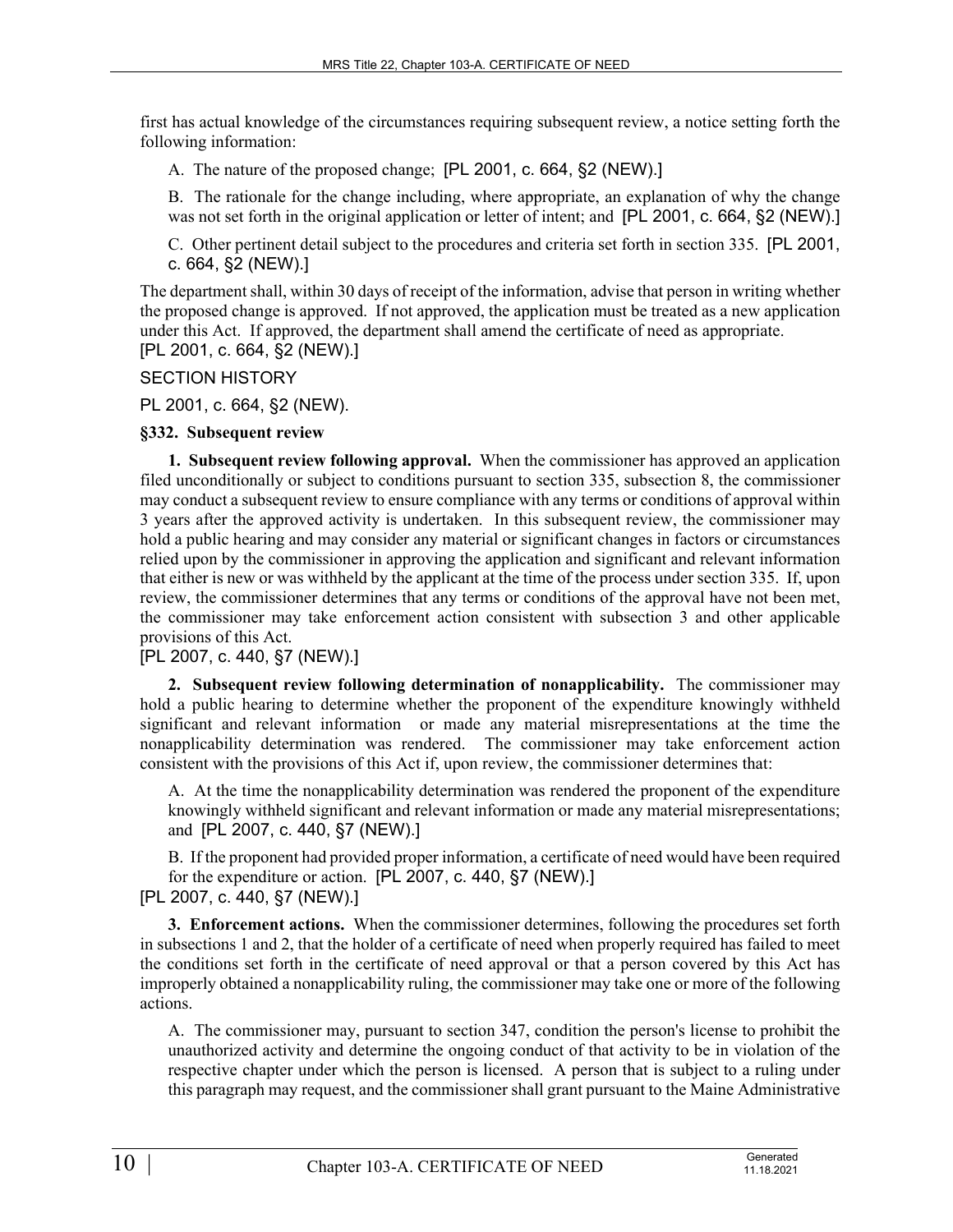Procedure Act, a stay of the effect of any such determination to condition the person's license to prohibit the particular activity pending final agency action. [PL 2007, c. 440, §7 (NEW).]

B. The commissioner may seek to enjoin the unlawful activity pursuant to section 349. [PL 2007, c. 440, §7 (NEW).]

C. The commissioner may impose civil penalties against the person pursuant to section 350. [PL 2007, c. 440, §7 (NEW).]

D. The commissioner may, pursuant to section 348, petition the Superior Court to withhold prospectively the reimbursement, payment or other financial assistance, either directly or indirectly, from a state agency or other 3rd-party payor that is directly related to the project or activity that required a certificate of need. [PL 2007, c. 440, §7 (NEW).]

E. In determining the appropriate sanction, the commissioner or the court shall consider a range of factors and public interests, as applicable to the circumstances, including but not limited to:

- (1) The degree of negligent or intentional conduct;
- (2) The clarity or vagueness of the relevant statute or rule;
- (3) The clarity or vagueness of the prior approval or condition;
- (4) The efforts of the person to maintain compliance;

(5) Whether the person knowingly withheld significant and relevant information or made any material misrepresentations at the time the nonapplicability determination was rendered;

(6) The public interest in maintaining the service; and

(7) All other proper factors at law and in equity. [PL 2007, c. 440, §7 (NEW).] [PL 2007, c. 440, §7 (NEW).]

# SECTION HISTORY

PL 2001, c. 664, §2 (NEW). PL 2001, c. 710, §9 (AMD). PL 2001, c. 710, §10 (AFF). PL 2007, c. 440, §7 (RPR).

### **§333. Procedures after voluntary nursing facility reductions**

**1. Procedures.** A nursing facility that voluntarily reduces the number of its licensed beds at any time prior to July 1, 2007, for any reason except to create private rooms may convert the beds back and thereby increase the number of nursing facility beds to no more than the previously licensed number of nursing facility beds, after obtaining a certificate of need in accordance with this section, as long as the nursing facility has been in continuous operation without material change of ownership. For purposes of this section and sections 333-A and 334-A, beds voluntarily removed from service prior to July 1, 2007 and available to be reinstated under this section are referred to as "reserved beds." Reserved beds remain facility property until they lapse as provided for in this section or are transferred. To reinstate reserved beds under this subsection, the nursing facility must:

A. Give notice of the number of beds it is reserving no later than 30 days after the effective date of the license reduction; [PL 2007, c. 440, §8 (AMD).]

A-1. Annually provide notice to the department no later than July 1st of each year of the nursing facility's intent to retain these reserved beds, subject to the limitations set forth in subsection 2, paragraph B. Notice provided under this paragraph preserves the reserved beds through June 30th of the following year. The annual notice on reserved beds may be filed by an individual nursing facility or by multiple nursing facilities through a membership organization approved by the department by a single filing; and [PL 2011, c. 648, §2 (AMD).]

B. Obtain a certificate of need to convert beds back under section 335, except that, if no construction is required for the conversion of beds back, the application must be processed in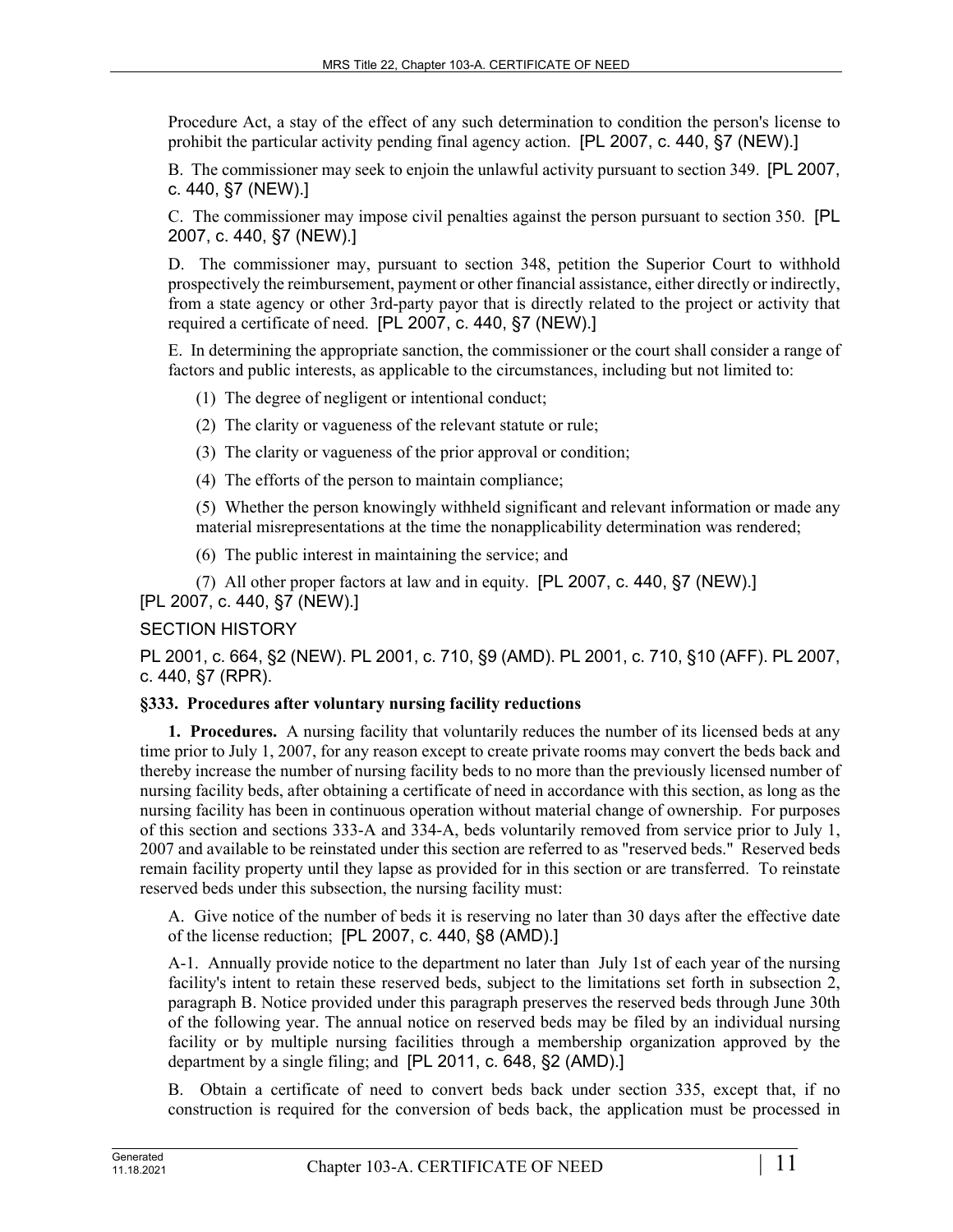accordance with subsection 2. The department in its review shall evaluate the impact that the nursing facility beds to be converted back would have on those existing nursing facility beds and facilities within 30 miles of the applicant's facility and shall determine whether to approve the request based on current certificate of need criteria and methodology. [PL 2011, c. 424, Pt. B, §3 (AMD); PL 2011, c. 424, Pt. E, §1 (AFF).]

[PL 2011, c. 648, §2 (AMD).]

**2. Expedited review.** Except as provided in subsection 1, paragraph B, an application for a certificate of need to reopen beds reserved in accordance with this section must be processed on an expedited basis in accordance with rules adopted by the department providing for shortened review time and for a public hearing if requested by a person directly affected by a review. The department shall consider and decide upon these applications as follows:

A. Review of applications that meet the requirements of this section must be based on the requirements of section 335, subsection 7, except that the determinations required by section 335, subsection 7, paragraph B must be based on the historical costs of operating the beds and must consider whether the projected costs are consistent with the costs of the beds prior to closure, adjusted for inflation; and [PL 2001, c. 664, §2 (NEW).]

B. If the nursing facility fails to provide the annual notices required by subsection 1, paragraph B, the nursing facility's ability to convert beds back under this section lapses, and the beds must be treated as lapsed beds for purposes of this section and sections 333-A and 334-A. [PL 2011, c. 424, Pt. B, §4 (AMD); PL 2011, c. 424, Pt. E, §1 (AFF).]

[PL 2011, c. 648, §3 (AMD).]

**3. Effect on other review proceedings.** Lapsed beds may not be treated as available nursing facility beds for the purpose of evaluating need under section 335. Reserved beds must be counted as available nursing facility beds for the purpose of evaluating need under section 335 only if:

A. The nursing facility retains the ability to convert the reserved beds back to nursing facility use under the terms of this section; [PL 2007, c. 440, §10 (NEW).]

B. The nursing facility having the reserved beds is located within a reasonable distance of the population projected to be served by the project under review; and [PL 2007, c. 440, §10 (NEW).]

C. The nursing facility having the reserved beds is willing to convert them to meet a need identified in that project review. The department shall inquire of facilities having reserved beds in the area of the State to be served by a proposed project before determining whether reserved beds will be counted as available. [PL 2007, c. 440, §10 (NEW).]

[PL 2007, c. 440, §10 (RPR).]

**4. Rulemaking.** Rules adopted pursuant to this section are routine technical rules as defined by Title 5, chapter 375, subchapter 2‑A.

[PL 2009, c. 383, §7 (AMD).]

SECTION HISTORY

PL 2001, c. 664, §2 (NEW). PL 2007, c. 440, §§8-10 (AMD). PL 2009, c. 383, §7 (AMD). PL 2011, c. 424, Pt. B, §§2-4 (AMD). PL 2011, c. 424, Pt. E, §1 (AFF). PL 2011, c. 648, §§2, 3 (AMD).

# **§333-A. Procedures for allowing reallocation of nursing facility capacity**

**1. Nursing facility MaineCare funding pool.** Except as set forth in subsection 3‑A and section 334‑A, savings to the MaineCare program as a result of delicensing of nursing facility beds on or after July 1, 2005, including savings from lapsed beds but excluding savings from reserved beds, must be credited to the nursing facility MaineCare funding pool, which must be maintained by the department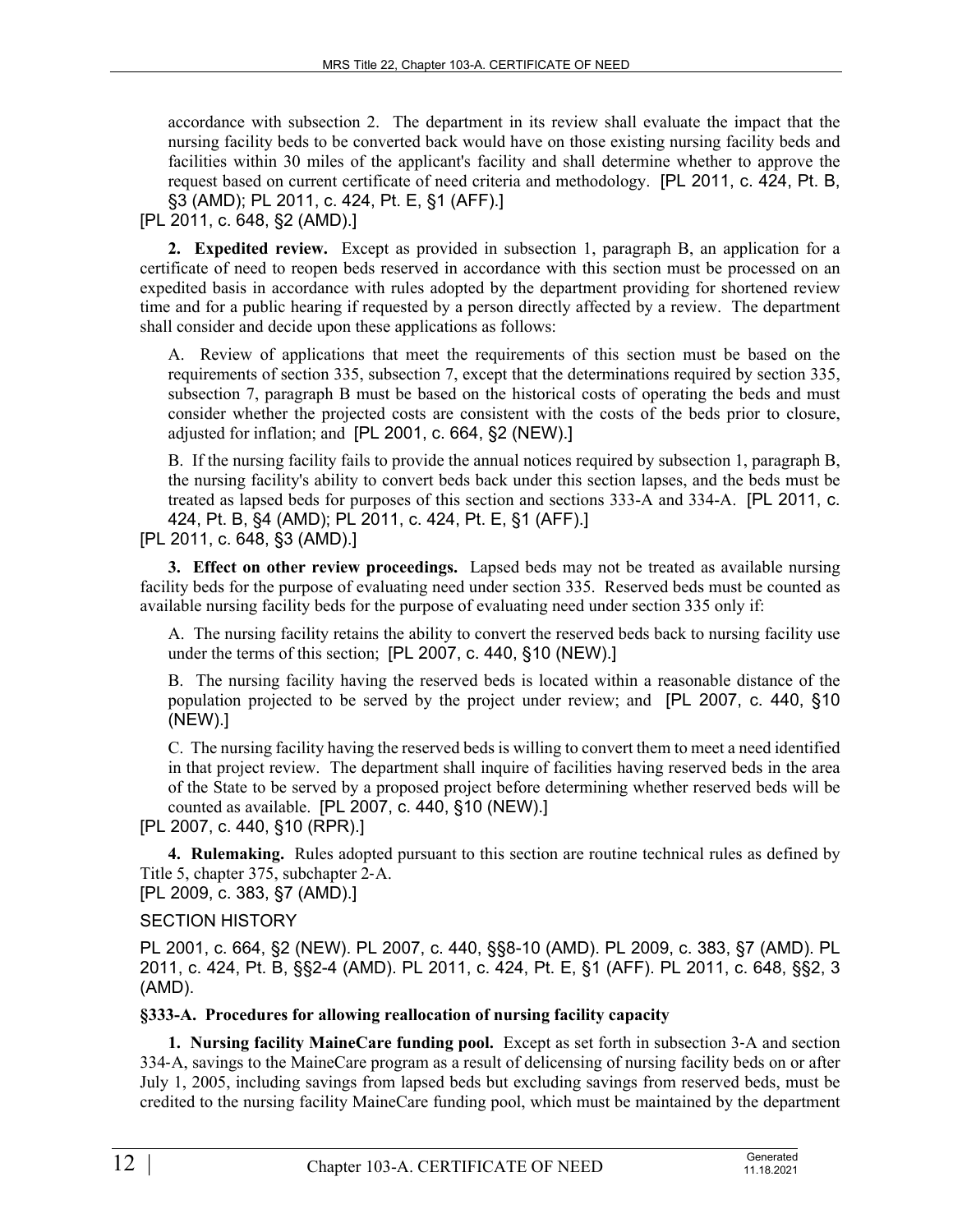to provide for the development of new beds or other improvements requiring a certificate of need. For those nursing facility projects that propose to add new nursing facility beds to the inventory of beds within the State, the balance of the nursing facility MaineCare funding pool, as adjusted to reflect current costs consistent with the rules and statutes governing reimbursement of nursing facilities, serves as a limit on the MaineCare share of all incremental 3rd-year operating costs of such projects unless such projects are approved under applicable provisions of section 334‑A. Nursing facility projects that do not add new nursing facility beds to the inventory of beds within the State are not subject to the nursing facility MaineCare funding pool.

[PL 2011, c. 424, Pt. B, §5 (AMD); PL 2011, c. 424, Pt. E, §1 (AFF).]

**2. Procedure.** The balance of the nursing facility MaineCare funding pool must be used for development of additional nursing facility beds in areas of the State where additional beds are needed to meet the community need. The department must assess needs throughout the State and issue requests for proposals for the development of additional beds in areas where need has been identified by the department, except in the event of an emergency, when the department may use a sole source process. Proposals must be evaluated based on consideration of quality of care and cost, and preference must be given to existing nursing facilities in the identified need area that may increase licensed capacity by adding on to or renovating the existing facility.

[PL 2011, c. 424, Pt. B, §6 (AMD); PL 2011, c. 424, Pt. E, §1 (AFF).]

**3. Emergencies and necessary renovations.** 

[PL 2011, c. 424, Pt. B, §7 (RP); PL 2011, c. 424, Pt. E, §1 (AFF).]

**3-A. Transfers between nursing facility and residential care facility.** A nursing facility may delicense and sell or transfer beds to a residential care facility for the purpose of permitting the residential care facility to add MaineCare-funded beds to meet identified needs for such beds. Such a transfer does not require a certificate of need but is subject to prior approval of the department on an expedited basis. The divisions within the department that are responsible for licensing and MaineCare reimbursement for nursing facilities and residential care facilities shall work cooperatively to review and consider whether to approve such transfers on an expedited basis. When the average then current occupancy rate for existing state-funded residential care beds within 30 miles of the applicant facility is 80% or less, the department in its review under section 335 shall evaluate the impact that the proposed additional state-funded residential care beds would have on these existing state-funded residential care beds and facilities. Beds and MaineCare resources transferred pursuant to this subsection are not subject to the nursing facility MaineCare funding pool. In order for the department to approve delicensing, selling or transferring under this subsection, the department must determine that any increased MaineCare residential care costs associated with the converted beds are fully offset by reductions in the MaineCare costs from the reduction in MaineCare nursing facility costs associated with the converted beds.

[PL 2011, c. 648, §4 (AMD).]

**4. Rulemaking.** The department may establish rules to implement this section. Rules adopted pursuant to this subsection are routine technical rules as defined in Title 5, chapter 375, subchapter 2- A.

[PL 2007, c. 681, §6 (AMD).]

# SECTION HISTORY

PL 2007, c. 440, §11 (NEW). PL 2007, c. 681, §§4-6 (AMD). PL 2009, c. 429, §2 (AMD). PL 2011, c. 90, Pt. J, §4 (AMD). PL 2011, c. 424, Pt. B, §§5-8 (AMD). PL 2011, c. 424, Pt. E, §1 (AFF). PL 2011, c. 648, §4 (AMD).

**§334. Nursing facility projects (REPEALED)**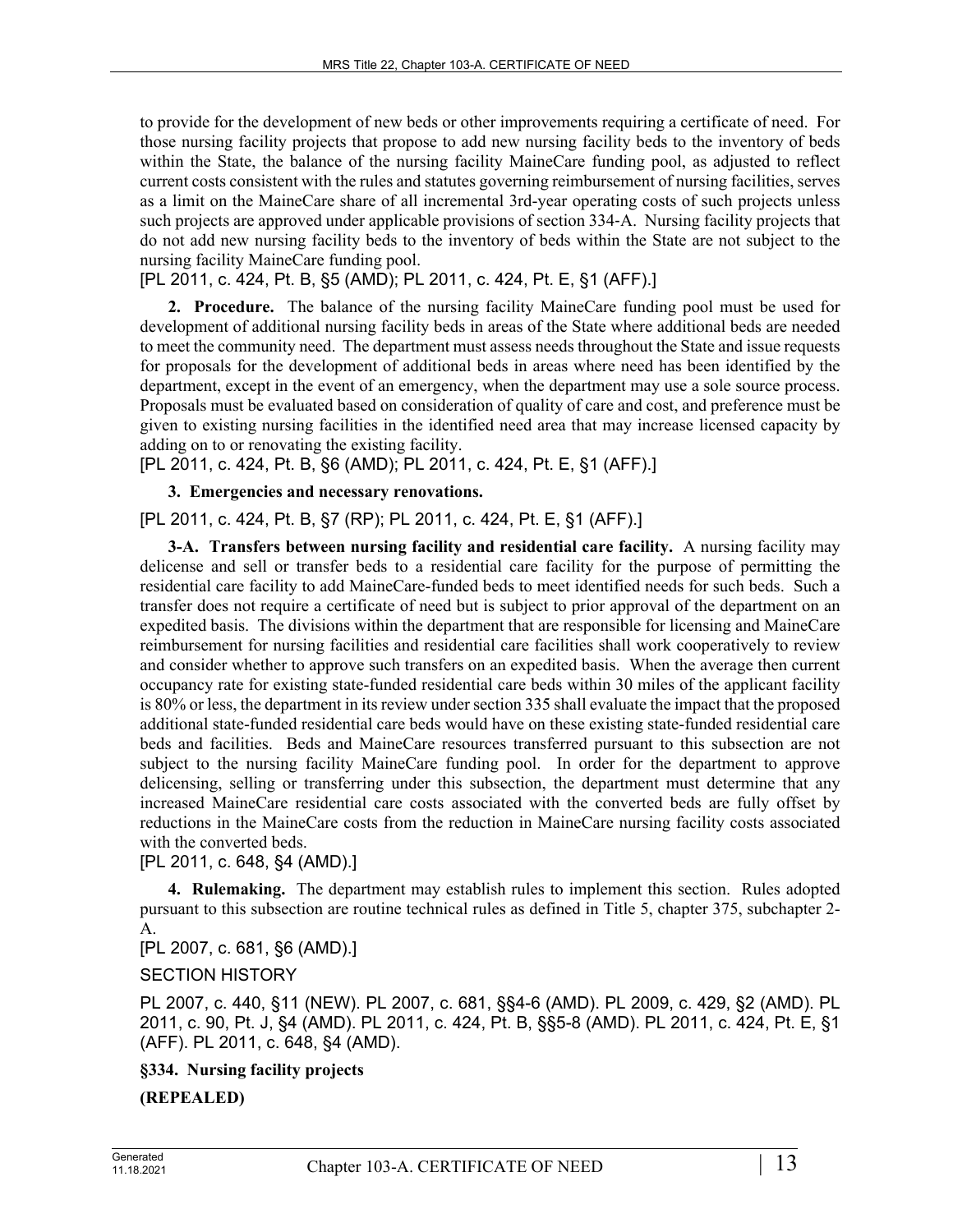# SECTION HISTORY

PL 2001, c. 664, §2 (NEW). PL 2003, c. 416, §1 (AMD). PL 2007, c. 440, §12 (RP).

### **§334-A. Nursing facility projects**

## **1. Projects that expand current bed capacity.**

[PL 2011, c. 424, Pt. B, §9 (RP); PL 2011, c. 424, Pt. E, §1 (AFF).]

**1-A. Projects that expand current bed capacity.** Nursing facility projects that propose to add new nursing facility beds to the inventory of nursing facility beds within the State may be considered under either of the following 2 options:

A. These projects may be grouped for competitive review purposes consistent with funds available from the nursing facility MaineCare funding pool and may be approved if sufficient funds are available from the nursing facility MaineCare funding pool or are added to the pool by an act of the Legislature, except that the department may approve, without available funds from the pool, projects to reopen beds previously reserved by a nursing facility through a voluntary reduction pursuant to section 333 if the annual total of reopened beds approved does not exceed 100; or [PL 2011, c. 424, Pt. B, §10 (NEW); PL 2011, c. 424, Pt. E, §1 (AFF).]

B. Petitioners proposing such projects may elect not to participate in a competitive review under paragraph A and the projects may be approved if:

(1) The petitioner, or one or more nursing facilities or residential care facilities or combinations thereof under common ownership or control, has agreed to delicense a sufficient number of beds from the total number of currently licensed or reserved beds, or is otherwise reconfiguring the operations of such facilities, so that the MaineCare savings associated with such actions are sufficient to fully offset any incremental MaineCare costs that would otherwise arise from implementation of the certificate of need project and, as a result, there are no net incremental MaineCare costs arising from implementation of the certificate of need project; or

(2) The petitioner, or one or more nursing facilities or residential care facilities or combinations thereof under common ownership or control, has acquired bed rights from another nursing facility or facilities or residential care facility or facilities or combinations thereof that agree to delicense beds or that are ceasing operations or otherwise reconfiguring their operations, and the MaineCare revenues associated with these acquired bed rights and related actions are sufficient to cover the additional requested MaineCare costs associated with the project. The divisions within the department that are responsible for licensing and MaineCare reimbursement for nursing facilities and residential care facilities shall work cooperatively to review and consider whether to approve such projects.

With respect to the option described in this paragraph, when the average then current occupancy rate for existing nursing facility beds at facilities within 30 miles of the applicant facility exceeds 85%, the department in its review under section 335 shall evaluate the impact that the proposed additional nursing facility beds would have on those existing nursing facility beds and facilities and shall determine whether to approve the request based on current certificate of need criteria and methodology.

Certificate of need projects described in this paragraph are not subject to or limited by the nursing facility MaineCare funding pool. [PL 2011, c. 648, §5 (AMD).]

[PL 2011, c. 648, §5 (AMD).]

**2. Projects to relocate beds.** Nursing facility projects that do not add new nursing facility beds to the inventory of nursing facility beds within the State, but instead propose to relocate beds from one or more nursing facilities to one or more existing or new nursing facilities: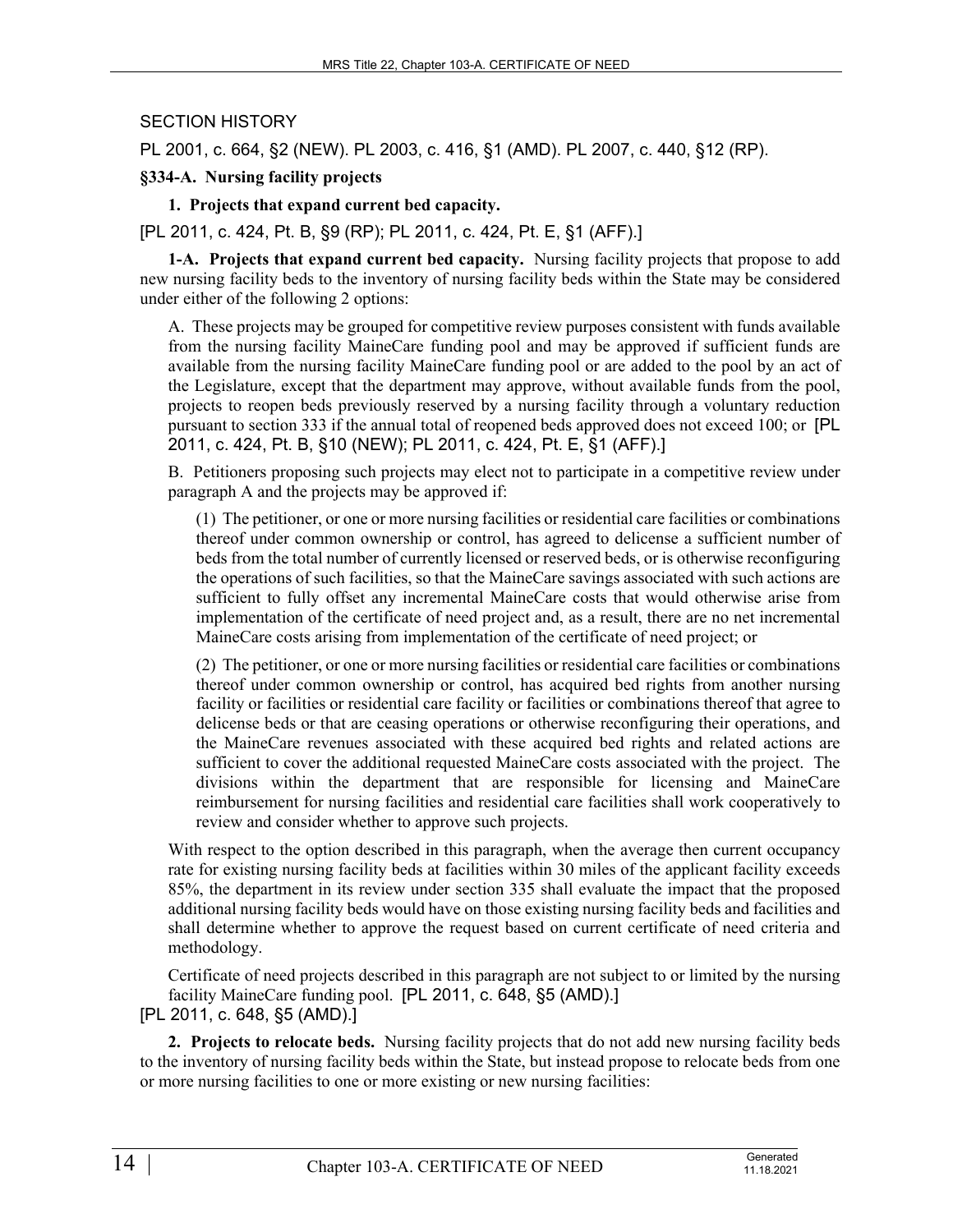A. May also propose renovation, replacement or other actions requiring certificate of need review; and [PL 2007, c. 440, §13 (NEW).]

B. May be approved by the department upon a showing by the petitioner that the project fulfills all pertinent requirements and the review criteria set forth in section 335. [PL 2011, c. 424, Pt. B, §11 (AMD); PL 2011, c. 424, Pt. E, §1 (AFF).]

Certificate of need projects described in this subsection are not subject to or limited by the nursing facility MaineCare funding pool.

[PL 2011, c. 424, Pt. B, §11 (AMD); PL 2011, c. 424, Pt. E, §1 (AFF).]

**2-A. Other types of certificate of need projects.** Other types of nursing facility projects that do not add new nursing facility beds to the inventory of nursing facility beds within the State and do not propose to relocate beds from one facility to another existing or new facility and that propose any renovation, replacement, transfer of ownership or other actions requiring certificate of need review, such as capital expenditures for equipment and renovations that are above applicable thresholds, may be approved by the department upon a showing that the project fulfills all pertinent requirements and the review criteria set forth in section 335.

- A. [PL 2011, c. 424, Pt. B, §12 (RP); PL 2011, c. 424, Pt. E, §1 (AFF).]
- B. [PL 2011, c. 424, Pt. B, §12 (RP); PL 2011, c. 424, Pt. E, §1 (AFF).]

Certificate of need projects described in this subsection are not subject to or limited by the nursing facility MaineCare funding pool.

[PL 2011, c. 424, Pt. B, §12 (AMD); PL 2011, c. 424, Pt. E, §1 (AFF).]

**2-B. Emergencies and necessary nursing facility projects.** If the department determines that an emergency exists, it may approve a necessary nursing facility certificate of need application on an expedited basis when the applicant proposes capital expenditures for renovations and improvements that are necessary:

A. To achieve compliance with code and related regulatory requirements; [PL 2011, c. 424, Pt. B, §13 (NEW); PL 2011, c. 424, Pt. E, §1 (AFF).]

B. To comply with the federal Health Insurance Portability and Accountability Act of 1996 and related patient privacy standards; [PL 2011, c. 424, Pt. B, §13 (NEW); PL 2011, c. 424, Pt. E, §1 (AFF).]

C. To address other patient safety requirements and standards; or [PL 2011, c. 424, Pt. B, §13 (NEW); PL 2011, c. 424, Pt. E, §1 (AFF).]

D. To address other necessary and time-sensitive patient safety or compliance issues. [PL 2011, c. 424, Pt. B, §13 (NEW); PL 2011, c. 424, Pt. E, §1 (AFF).]

Certificate of need projects described in this subsection are not subject to or limited by the nursing facility MaineCare funding pool.

[PL 2011, c. 424, Pt. B, §13 (NEW); PL 2011, c. 424, Pt. E, §1 (AFF).]

**3. Evaluating costs.** Beginning with all applications pending on February 15, 2012, in evaluating whether a project will increase MaineCare expenditures for a nursing facility for the purposes of this section, the department shall:

A. Allow gross square footage per licensed bed of not less than 500 square feet unless the applicant specifies a smaller allowance for the project. [PL 2011, c. 424, Pt. B, §14 (AMD); PL 2011, c. 424, Pt. E, §1 (AFF).]

B. [PL 2011, c. 424, Pt. B, §14 (RP); PL 2011, c. 424, Pt. E, §1 (AFF).]

C. [PL 2011, c. 424, Pt. B, §14 (RP); PL 2011, c. 424, Pt. E, §1 (AFF).]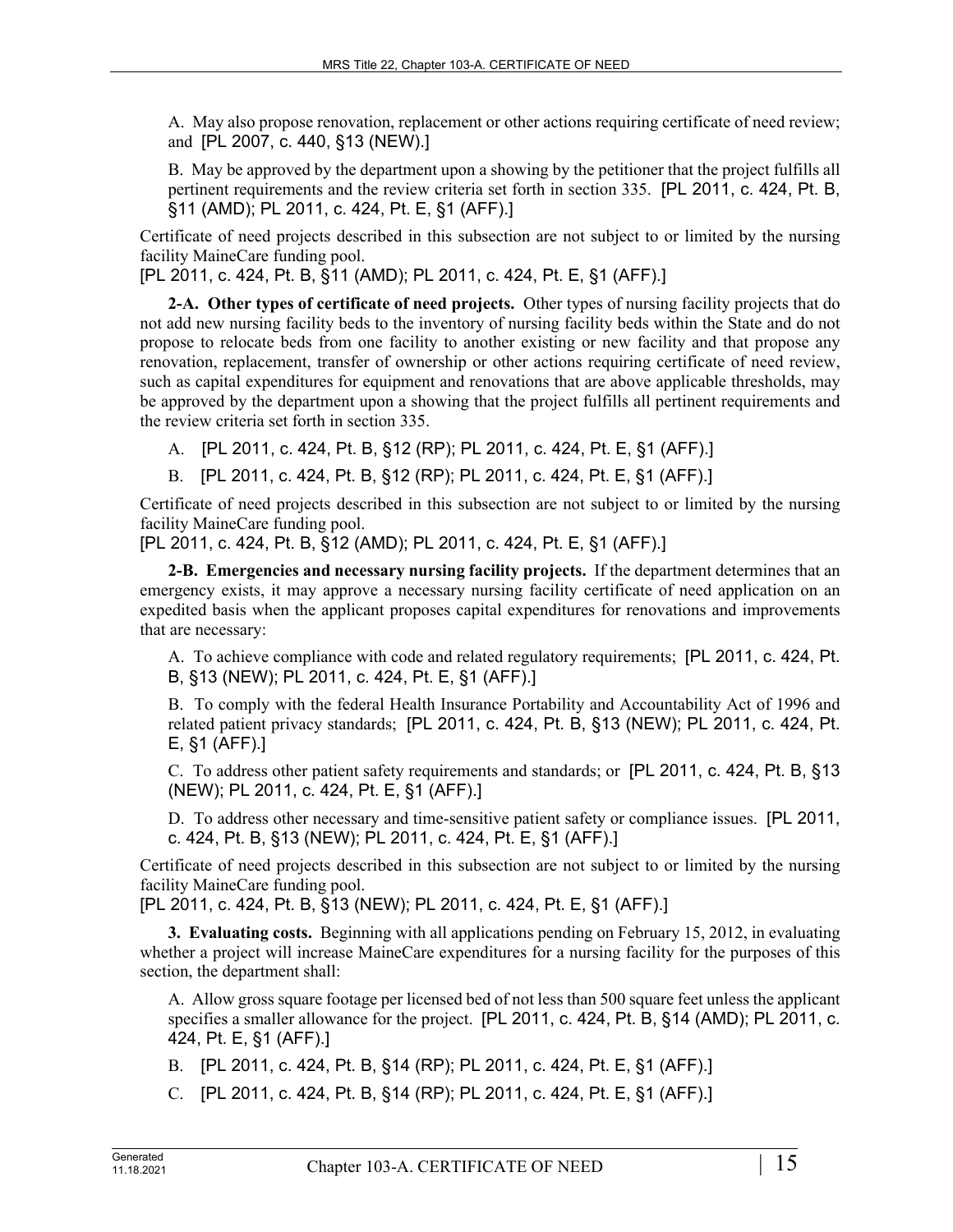# [PL 2011, c. 424, Pt. B, §14 (AMD); PL 2011, c. 424, Pt. E, §1 (AFF).]

**4. Cost associated with energy-efficient improvements.** The cost associated with energyefficient improvements in nursing facilities, as set forth in rules governing special reimbursement provisions for energy-efficient improvements adopted by the department, must be excluded from the cost of a project in determining whether the project is subject to review.

[PL 2009, c. 430, §5 (NEW).]

# SECTION HISTORY

PL 2007, c. 440, §13 (NEW). PL 2009, c. 429, §§3-5 (AMD). PL 2009, c. 430, §§2-5 (AMD). PL 2011, c. 424, Pt. B, §§9-14 (AMD). PL 2011, c. 424, Pt. E, §1 (AFF). PL 2011, c. 648, §5 (AMD).

## **§335. Approval; record**

This section applies to determinations by the commissioner under this chapter. [PL 2001, c. 664, §2 (NEW).]

**1. Basis for decision.** Based solely on a review of the record maintained under subsection 6, the commissioner shall approve an application for a certificate of need if the commissioner determines that the project:

A. Meets the conditions set forth in subsection 7; [PL 2003, c. 469, Pt. C, §8 (NEW).]

B. [PL 2011, c. 90, Pt. J, §5 (RP).]

C. Ensures high-quality outcomes and does not negatively affect the quality of care delivered by existing service providers; [PL 2003, c. 469, Pt. C, §8 (NEW).]

D. Does not result in inappropriate increases in service utilization, according to the principles of evidence-based medicine adopted by the Maine Quality Forum, as established in Title 24‑A, section 6951, when the principles adopted by the Maine Quality Forum are directly applicable to the application; and [PL 2011, c. 424, Pt. B, §15 (AMD); PL 2011, c. 424, Pt. E, §1 (AFF).]

E. [PL 2013, c. 424, Pt. A, §10 (RP).]

F. In the case of a nursing facility project that proposes to add new nursing facility beds to the inventory of nursing facility beds within the State, is consistent with the nursing facility MaineCare funding pool and other applicable provisions of sections 333-A and 334-A. [PL 2011, c. 424, Pt. B, §15 (NEW); PL 2011, c. 424, Pt. E, §1 (AFF).]

[PL 2013, c. 424, Pt. A, §10 (AMD).]

**1-A. Competitive review.** The commissioner may review applications on a competitive basis if the applications propose the same or similar services. [PL 2011, c. 648, §6 (AMD).]

**2. Communications.** Staff of the department with responsibility for the certificate of need program may meet with, or otherwise communicate with, any person who is not a department employee and who wants to provide information to be considered in connection with an application for a certificate of need.

[PL 2011, c. 648, §7 (AMD).]

**3. Limited communications.** All communications regarding any letter of intent or application with the commissioner or with department staff responsible for the certificate of need program from any person who is not a department employee that the department staff reasonably believes is intended to influence the analyses relating to or the decision regarding an application for certificate of need must be made part of the record described in subsection 5‑A. If such communications are not in written form or part of public meetings, these communications must be noted in writing by the commissioner or by department staff and that notation must be made part of the application record.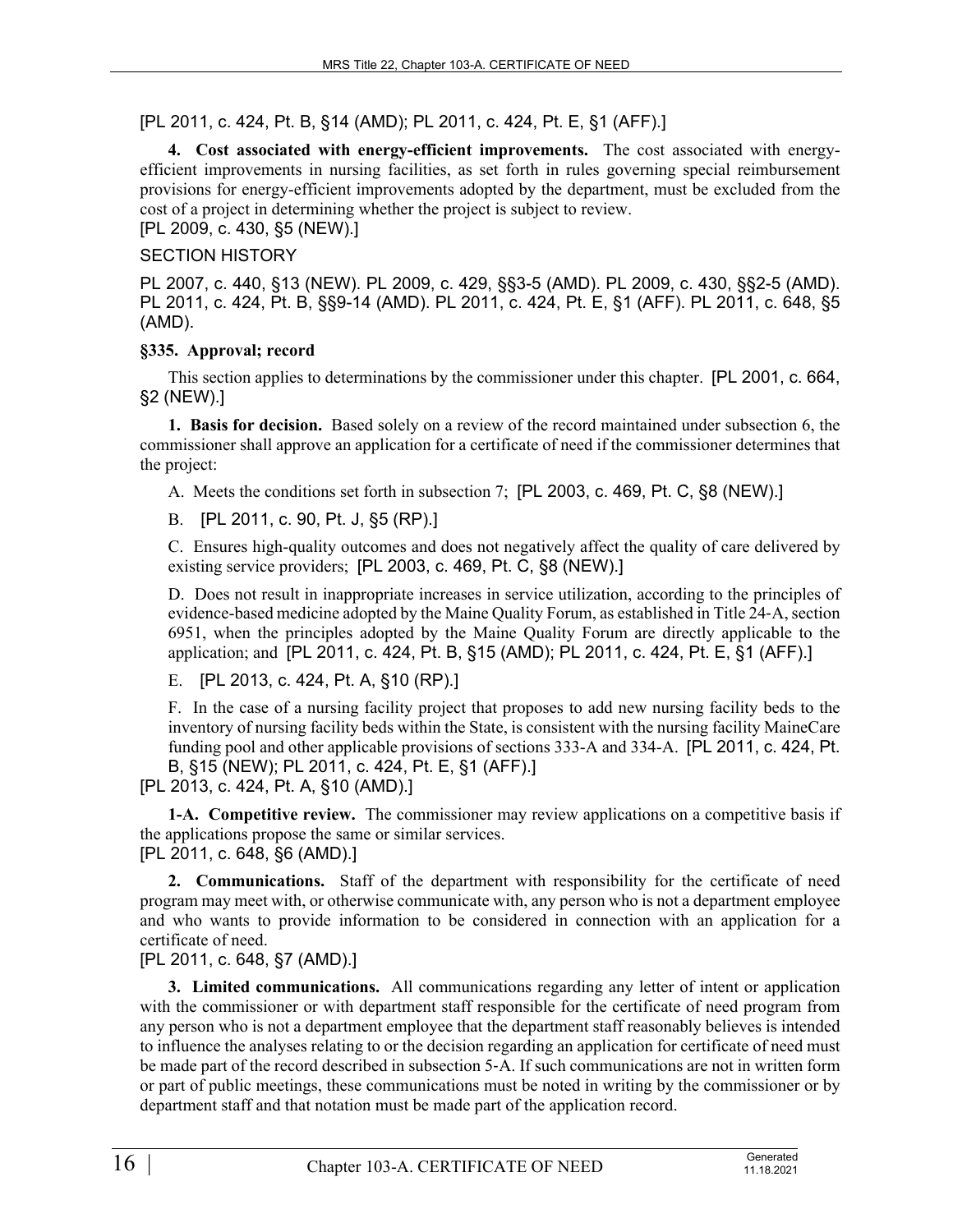# [PL 2011, c. 648, §8 (AMD).]

**4. Decision.** The commissioner's decision must be in writing and must contain appropriate references to the record. If the application is denied, the decision must specifically address comments received and made part of the record that favor granting the application. If the application is approved, the decision must specifically address comments received and made part of the record that favor denial of the application.

[PL 2001, c. 664, §2 (NEW).]

## **5. Record.**

[PL 2007, c. 440, §17 (RP).]

**5-A. Record.** The record created by the department in the course of its review of an application must contain the following:

A. The letter of intent described in section 337, subsection 1, all other materials submitted by the applicant relating to the letter of intent and any written materials relating to the letter of intent; [PL 2007, c. 440, §18 (NEW).]

B. The application and all other materials submitted by the applicant for the purpose of making those documents part of the record; [PL 2007, c. 440, §18 (NEW).]

C. All information generated by or for the department in the course of gathering material to assist the commissioner in determining whether the conditions for granting an application for a certificate of need have or have not been met. This information may include, without limitation, the report of consultants, including reports by panels of experts assembled by the department to advise it on the application, memoranda of meetings or conversations with any person interested in commenting on the application, letters, memoranda and documents from other interested agencies of State Government and memoranda describing officially noticed facts; [PL 2007, c. 440, §18 (NEW).]

D. Stenographic or electronic recordings of any public hearing held by the commissioner or the staff of the department at the direction of the commissioner regarding the application; [PL 2007, c. 440, §18 (NEW).]

E. Stenographic or electronic recording of any public informational meeting held by the department pursuant to section 337, subsection 5; [PL 2007, c. 440, §18 (NEW).]

F. Any documents submitted by any person for the purpose of making those documents part of the record regarding any application for a certificate of need or for the purpose of influencing the outcome of any analyses or decisions regarding an application for certificate of need, except documents that have been submitted anonymously. Such source-identified documents automatically become part of the record upon receipt by the department; [PL 2007, c. 440, §18 (NEW).]

G. Preliminary and final analyses of the record prepared by the staff; [PL 2007, c. 440, §18 (NEW).]

H. Except with regard to a project related to nursing facility services, a written assessment by the Director of the Maine Center for Disease Control and Prevention of the impact of the project on the health of Maine citizens; and [PL 2007, c. 440, §18 (NEW).]

I. Except with regard to a project related to nursing facility services, or a project that qualifies for a simplified review process under section 336, a written assessment by the Superintendent of Insurance of the impact of the project on the cost of insurance in the region and the State when required by the commissioner. The superintendent may request additional information from the applicant for the purpose of reviewing the application. Any such request must be transmitted through the department and becomes part of the official record. The applicant shall respond to the request within 30 days. Any such response must be transmitted through the department and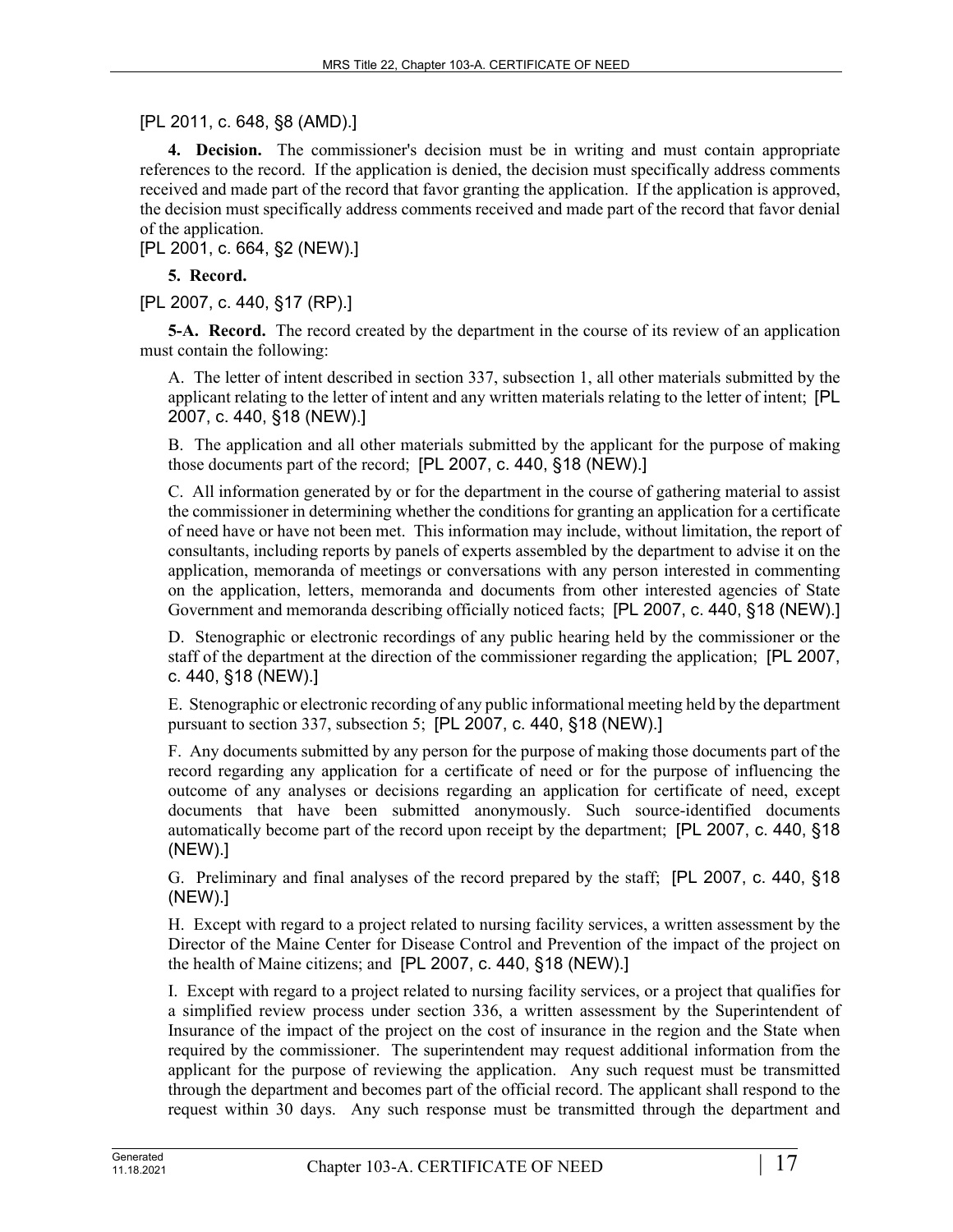becomes part of the official record. The inability of the superintendent to complete the review of the application due to the failure of the applicant to respond timely must be noted in the superintendent's assessment filed with the department and may be cause for the commissioner to deny approval of the project. [PL 2013, c. 424, Pt. B, §9 (AMD).1

# [PL 2013, c. 424, Pt. B, §9 (AMD).]

**6. Maintenance of the record.** The record created pursuant to subsection 5‑A first opens on the day the department receives a certificate of need application. From that day, all of the record is a public record. The letter of intent becomes a public record upon the receipt of the letter and is available for review from the date of receipt. Any person may examine all or part of the public record and purchase copies of any or all of that record during the normal business hours of the department.

A. The department shall accept public comments and additional information from the applicant for a period of 30 days after the public informational meeting held under section 337, subsection 5 or the public hearing held under section 339, subsection 2, whichever is later. The record will then close until public notice that the preliminary staff analysis has been made part of the record. [PL 2011, c. 648, §10 (NEW).]

B. A technical assistance meeting with the department must be scheduled at least 10 days before the department publishes the preliminary analysis of a certificate of need application. At the technical assistance meeting the department shall:

(1) Give applicants an opportunity to hear whether the certificate of need application is likely to be approved or denied;

(2) Give applicants an opportunity to address issues and concerns expressed by the department regarding compliance with this chapter; and

(3) Give applicants an opportunity to offer additional information to the department.

Any additional information submitted by the applicant becomes part of the public record. The department shall complete its review after the technical assistance meeting and before the department publishes the preliminary analysis. [PL 2011, c. 648, §10 (NEW).]

C. The department shall give notice that the preliminary analysis is complete and part of the public record by publication in a newspaper of general circulation in Kennebec County, in a newspaper published within the service area of the project and on the department's publicly accessible website. [PL 2011, c. 648, §10 (NEW).]

D. The public and the applicant may submit comments on the preliminary analysis for 15 business days after the notice is published under paragraph C. [PL 2011, c. 648, §10 (NEW).]

E. The department may determine to reopen the record in circumstances that it determines to be appropriate for a limited time to permit submission of additional information, as long as the department gives public notice consistent with the provisions of this subsection. [PL 2011, c. 648, §10 (NEW).]

[PL 2011, c. 648, §10 (RPR).]

**7. Expanded review process; approval.** Except as provided in section 334‑A, subsection 2‑B with respect to emergency nursing facility projects, section 336 with respect to the simplified review process and subsection 9 of this section with respect to emergency certificates of need, the commissioner, or the commissioner's designee in the case of a simplified review under section 336 or an emergency review, shall issue a certificate of need if the commissioner or the commissioner's designee determines and makes specific written findings regarding that determination that:

A. The applicant is fit, willing and able to provide the proposed services at the proper standard of care as demonstrated by, among other factors, whether the quality of any health care provided in the past by the applicant or a related party under the applicant's control meets industry standards.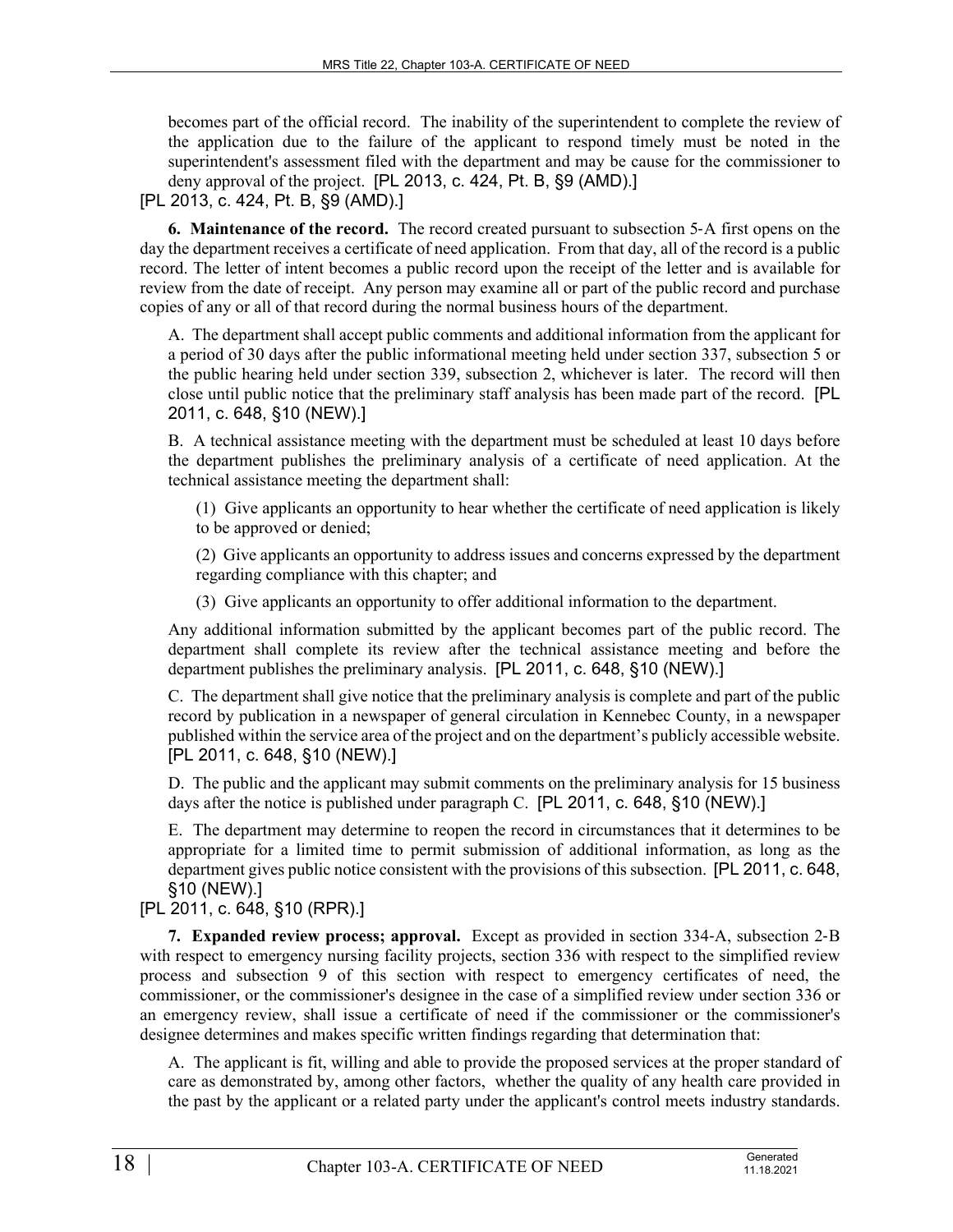If the applicant is a provider of health care services that are substantially similar to those services being reviewed and is licensed in the State, the requirements of this paragraph are deemed to have been met if the services previously provided in the State by the applicant are consistent with applicable licensing and certification standards; [PL 2011, c. 648, §11 (AMD).]

B. The economic feasibility of the proposed services is demonstrated in terms of the:

(1) Capacity of the applicant to support the project financially over its useful life, in light of the rates the applicant expects to be able to charge for the services to be provided by the project; and

(2) Applicant's ability to establish and operate the project in accordance with existing and reasonably anticipated future changes in federal, state and local licensure and other applicable or potentially applicable rules. If the applicant is a provider of health care services that are substantially similar to those services being reviewed and is licensed in the State, the applicant is deemed to have fulfilled the requirements of this subparagraph if the services provided in the State by the applicant during the most recent 3-year period are of similar size and scope and are consistent with applicable licensing and certification standards; [PL 2011, c. 648, §11 (AMD).]

C. There is a public need for the proposed services as demonstrated by certain factors, including, but not limited to:

(1) Whether, and the extent to which, the project will substantially address specific health problems as measured by health needs in the area to be served by the project;

(2) Whether the project will have a positive impact on the health status indicators of the population to be served;

(3) Whether the services affected by the project will be accessible to all residents of the area proposed to be served; and

(4) Whether the project will provide demonstrable improvements in quality and outcome measures applicable to the services proposed in the project; [PL 2003, c. 469, Pt. C, §11 (AMD).]

D. The proposed services are consistent with the orderly and economic development of health facilities and health resources for the State as demonstrated by:

(1) The impact of the project on total health care expenditures after taking into account, to the extent practical, both the costs and benefits of the project and the competing demands in the local service area and statewide for available resources for health care;

(2) The availability of state funds to cover any increase in state costs associated with utilization of the project's services; and

(3) The likelihood that more effective, more accessible or less costly alternative technologies or methods of service delivery may become available; and [PL 2003, c. 469, Pt. C, §11 (AMD).]

E. The project meets the criteria set forth in subsection 1. [PL 2003, c. 469, Pt. C, §12 (NEW).]

In making a determination under this subsection, the commissioner may use data from the Maine Health Data Organization established in chapter 1683 and other information available to the commissioner to the extent such data and information is applicable to the determination being made. The commissioner may give appropriate weight to information that indicates that the proposed health services are innovations in high-quality health care delivery, that the proposed health services are not reasonably available in the proposed area and that the facility proposing the new health services is designed to provide excellent quality health care.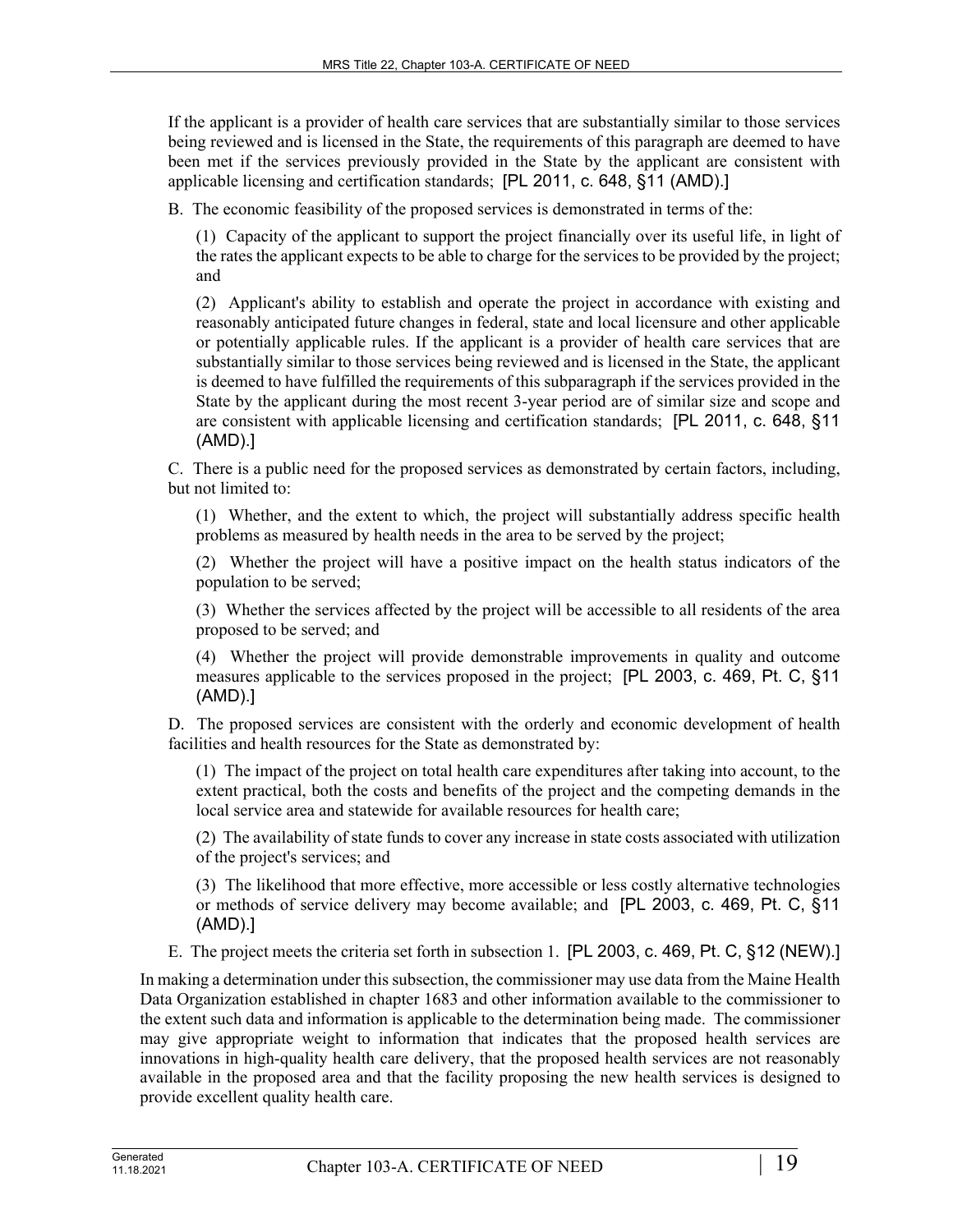[PL 2011, c. 648, §11 (AMD).]

**8. Conditional approvals.** The commissioner may grant an application subject to conditions that relate to the criteria for approval of the application.

[PL 2001, c. 664, §2 (NEW).]

**9. Emergency certificate of need.** Upon the written or oral request of an applicant asserting that an emergency situation exists, the department shall immediately determine whether an emergency situation exists and upon finding that an emergency situation does exist shall issue a certificate of need for a project necessary on account of the emergency situation. The scope of the certificate of need may not exceed that which is necessary to remedy or otherwise effectively address the emergency situation. The certificate of need may be subject to conditions consistent with the purpose of this Act that do not interfere with the applicant's ability to respond effectively to the emergency.

The commissioner shall find an emergency situation exists whenever the commissioner finds that an applicant has demonstrated:

A. The necessity for immediate or temporary relief due to a natural disaster, a fire, an unforeseen safety consideration, a major accident, equipment failure, foreclosure, receivership or an action of the department or other circumstances determined appropriate by the department; [PL 2001, c. 664, §2 (NEW).]

B. The serious adverse effect of delay on the applicant and the community that would be occasioned by compliance with the regular requirements of this chapter and the rules adopted by the department; and [PL 2001, c. 664, §2 (NEW).]

C. The lack of substantial change in the facility or services that existed before the emergency situation. [PL 2001, c. 664, §2 (NEW).]

[PL 2001, c. 664, §2 (NEW).]

# SECTION HISTORY

PL 2001, c. 664, §2 (NEW). PL 2003, c. 469, §§C8-12 (AMD). PL 2003, c. 514, §1 (AMD). PL 2005, c. 369, §§7,8 (AMD). PL 2007, c. 440, §§14-19 (AMD). PL 2009, c. 383, §8 (AMD). PL 2011, c. 90, Pt. J, §§5, 6 (AMD). PL 2011, c. 213, §3 (AMD). PL 2011, c. 424, Pt. B, §15 (AMD). PL 2011, c. 424, Pt. E, §1 (AFF). PL 2011, c. 648, §§6-11 (AMD). PL 2013, c. 424, Pt. A, §10 (AMD). PL 2013, c. 424, Pt. B, §9 (AMD).

# **§336. Simplified review and approval process**

Notwithstanding the requirements set forth in section 335, the department shall conduct a simplified review and approval process in accordance with this section unless a public hearing has been requested pursuant to section 339, subsection 2, paragraph D, in which case the project is subject to the expanded review in section 335. The department shall by rule set forth this simplified review and approval process. To the extent practicable, a simplified review must be completed and the commissioner shall make a decision within 60 days after the application has been certified as complete by the applicant pursuant to section 337, subsection 4, unless a hearing is requested by a person directly affected by a review or the commissioner determines to hold a hearing. The following projects may qualify for a simplified review process: [PL 2011, c. 648, §12 (AMD).]

**1. Maintenance projects.** The commissioner shall issue a certificate of need for a project that primarily involves the maintenance of a health facility if the commissioner determines that the project:

A. Will result in no or a minimal additional expense to the public or to the health care facility's clients; [PL 2001, c. 664, §2 (NEW).]

B. Will be in compliance with other applicable state and local laws and regulations; and [PL 2001, c. 664, §2 (NEW).]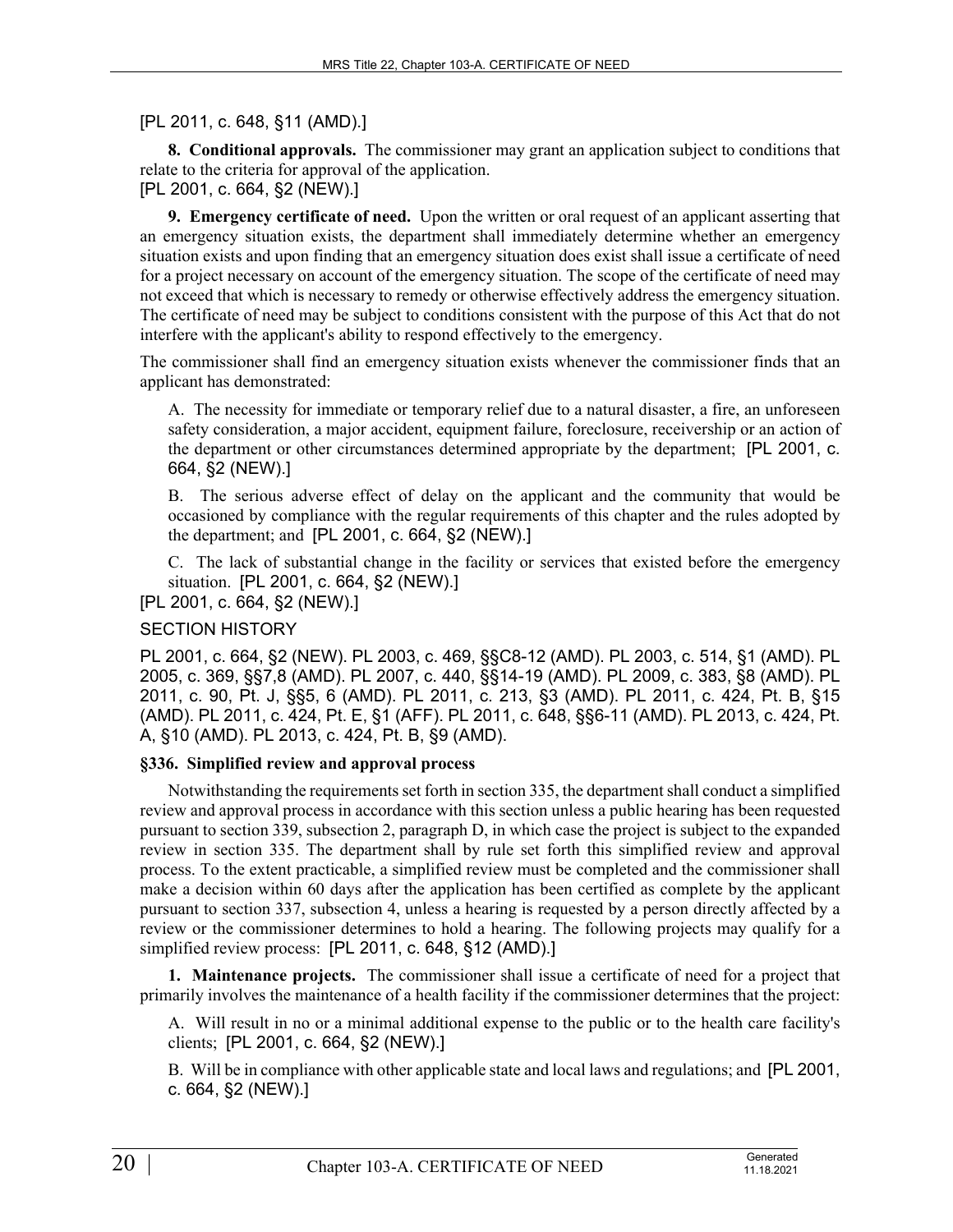C. Will significantly improve or, in the alternative, not significantly adversely affect the health and welfare of any person currently being served by the health care facility. [PL 2001, c. 664, §2 (NEW).]

[PL 2001, c. 664, §2 (NEW).]

**2. Life safety codes; previous certificate of need.** The commissioner shall issue a certificate of need for a project that is required to meet federal, state or local life safety codes. [PL 2011, c. 648, §12 (AMD).]

**3. Acquisition of control.** The commissioner shall issue a certificate of need for a project that involves the acquisition of control of a health facility when the acquisition consists of a management agreement or similar arrangement and primarily involves the day-to-day operation of the facility in its current form, or transfers ownership of a nursing facility to an existing provider of nursing facility services licensed in this State if the commissioner determines that the project meets the requirements of section 335, subsection 7, paragraph B and that the project is economically feasible in light of its impact on:

A. The operating budget of the facility and the applicant; and [PL 2001, c. 664, §2 (NEW).]

B. The applicant's ability to operate the facility without increases in the facility's rates beyond those that would otherwise occur absent the acquisition. [PL 2001, c. 664, §2 (NEW).] [PL 2011, c. 648, §12 (AMD).]

**4. Capital expenditures for compliance or quality improvement.** The commissioner shall issue a certificate of need for a proposed capital expenditure upon determining that:

A. The capital expenditure is required to eliminate or prevent imminent safety hazards, as defined by applicable fire, building or life safety codes and regulations; to comply with state licensure standards; to provide demonstrable improvements in patient safety or quality of care; or to comply with accreditation or certification standards that must be met to receive reimbursement under the United States Social Security Act, Title XVIII or payments under a state plan for medical assistance approved under Title XIX of that Act; [PL 2011, c. 648, §12 (AMD).]

B. The economic feasibility of the project is demonstrated in terms of its effects on the operating budget of the applicant, including its existing rate structure; [PL 2001, c. 664, §2 (NEW).]

C. There remains a public need for the service to be provided; and [PL 2001, c. 664, §2 (NEW).]

D. The corrective action proposed by the applicant is a cost-effective alternative available under the circumstances. [PL 2011, c. 648, §12 (AMD).]

[PL 2011, c. 648, §12 (AMD).]

**5. Major medical equipment.** The commissioner shall issue a certificate of need for replacement of major medical equipment that is not otherwise exempt from review pursuant to section 329, subsection 2‑A, paragraph B, subparagraph (1) upon determining that a project meets the requirements of section 335, subsection 7.

[PL 2009, c. 383, §9 (NEW).]

**6. Other projects.** The commissioner may by rule identify other categories of projects that qualify for simplified review under this section that are consistent with the purposes of this section and will foster timely review and approval for qualifying projects.

[PL 2011, c. 648, §12 (NEW).]

SECTION HISTORY

PL 2001, c. 664, §2 (NEW). PL 2009, c. 383, §9 (AMD). PL 2011, c. 648, §12 (AMD).

**§337. Application process for certificate of need**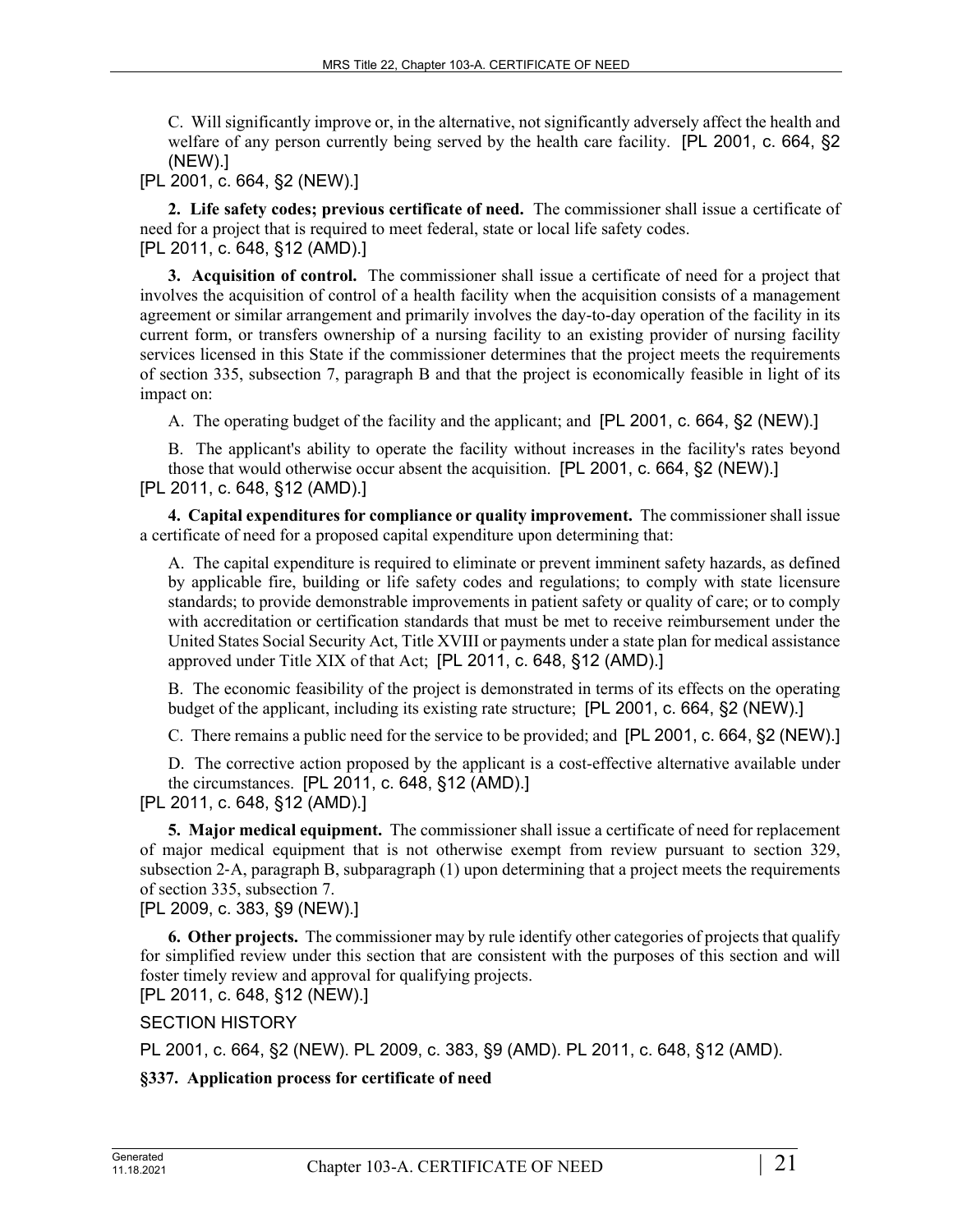**1. Letter of intent.** Prior to filing an application for a certificate of need, an applicant shall file a letter of intent with the department. The letter of intent forms the basis for determining the applicability of this chapter to the proposed expenditure or action. A letter of intent is deemed withdrawn one year after receipt by the department, unless sooner superseded by an application, except that the applicant is not precluded from resubmitting the same letter of intent. [PL 2001, c. 664, §2 (NEW).]

**2. Application filed.** Paragraphs A to C apply in the given order to the application process for certificate of need.

A. After receiving the letter of intent, the department shall issue a letter or checklist, or both, to an applicant that stipulates and clarifies what will be required in the application. [PL 2001, c. 664, §2 (NEW).]

B. Within 15 days of filing the letter of intent, the applicant shall schedule a meeting with the department staff in order to assist the department in understanding the application and to receive technical assistance concerning the nature, extent and format of the documentary evidence, statistical data and financial data required for the department to evaluate the proposal. The applicant may waive the technical assistance meeting requirement under this paragraph. [PL 2011, c. 648, §13 (AMD).]

C. After receiving notice from the department that a certificate of need is required for a proposed expenditure or action, if the applicant wishes to proceed with the project, the applicant must file an application for a certificate of need. [PL 2001, c. 664, §2 (NEW).]

[PL 2011, c. 648, §13 (AMD).]

**3. Application content; department-approved forms.** An application for a certificate of need must describe with specificity how the proposed project meets each of the standards for granting a certificate of need that are applicable to the project. A statement or statements that the project will meet the standards without supporting facts backed by relevant documentation and analysis constitute sufficient cause to deny the application. An application subject to an expanded review must contain, if available and relevant to the particular service or technology, information on health status, public health need for the service or technology, quality assurance processes and prevention programs.

A. The department shall make available on the department's publicly accessible website multiple project-specific, department-approved certificate of need forms for at least the following certificate of need categories:

- (1) Nursing facility projects;
- (2) Hospital projects; and
- (3) Other projects subject to review. [PL 2011, c. 648, §14 (NEW).]

B. The department-approved forms must set forth application elements that are relevant to each category and must elicit the information and data reasonably necessary to permit the department to carry out the review and approval process in a timely and cost-effective manner, with consideration for the costs and responsiblities imposed on applicants. [PL 2011, c. 648, §14 (NEW).]

C. Submission of the completed applicable department-approved forms and required information, together with other information that is appropriate to the application, and the applicant's certification that the application is complete pursuant to subsection 4 constitutes a sufficient record for the department to make a determination regarding the application for a certificate of need, unless a hearing is requested either by the department or by a person directly affected by a review. [PL 2011, c. 648, §14 (NEW).]

D. If an application is contested by another provider of services or a person directly affected by a review or the department determines that a public hearing must be held pursuant to section 339,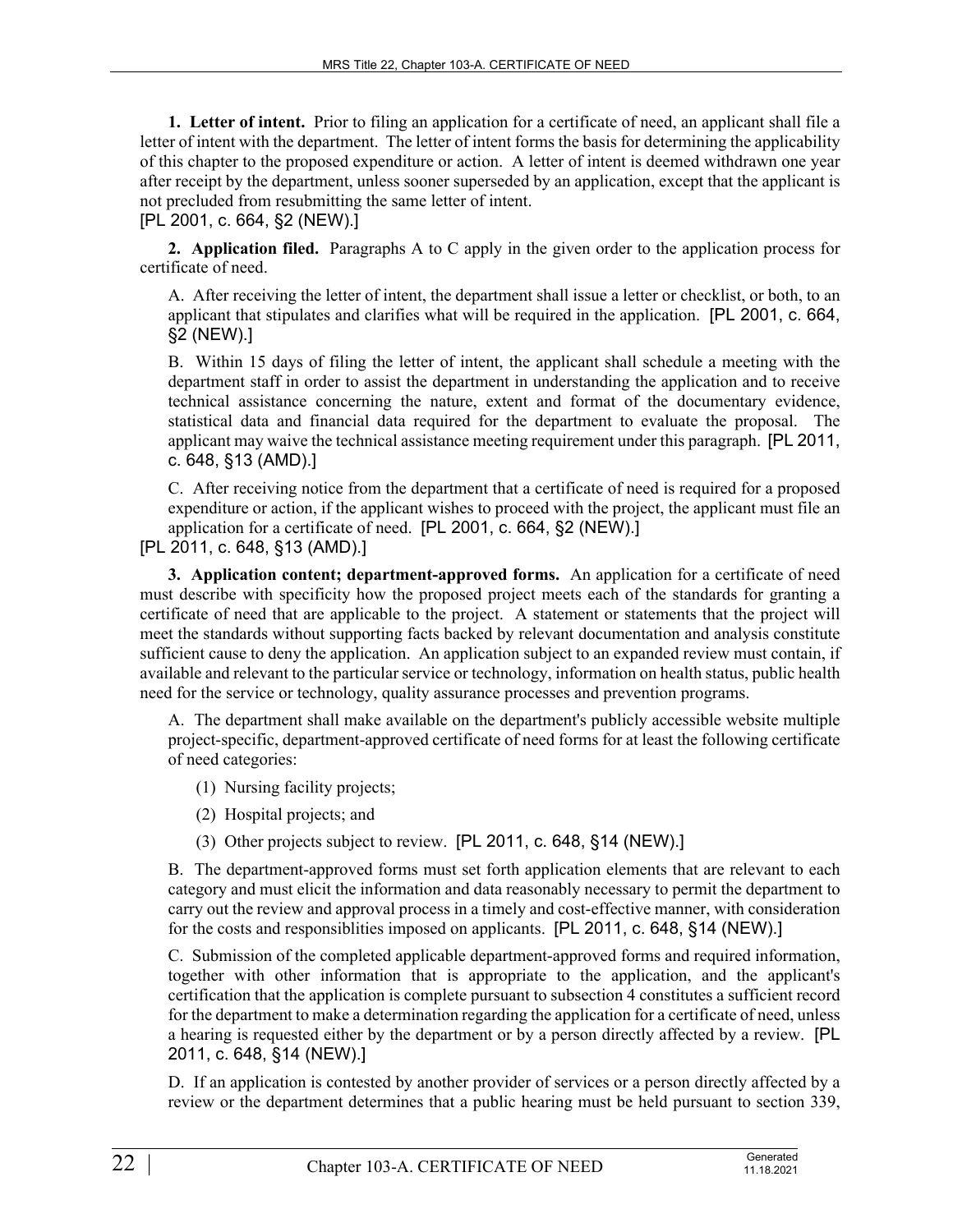subsection 2, additional information may be required by the department. [PL 2011, c. 648, §14 (NEW).]

[PL 2011, c. 648, §14 (AMD).]

**4. Application complete.** An application is certified as complete when the applicant delivers to the department a certification in writing that states that the application should be considered complete by the department. Subsequent to the applicant's certification under this subsection, the applicant may submit information that is responsive to any concern, issue, question or allegation of facts contrary to those in the application made by the department or any other person. [PL 2001, c. 664, §2 (NEW).]

**5. Public notice; public informational meeting.** Within 5 business days of the filing of a certificate by an applicant that a complete certificate of need application is on file with the department, public notice that the application has been filed must be given by publication in a newspaper of general circulation in Kennebec County and in a newspaper published within the service area in which the proposed expenditure will occur. If an existing health care facility may close or lose bed capacity as a result of a proposal for which a certificate of need application has been filed, the department shall notify the municipal officers of the municipality in which that health care facility is located and the members of the State House of Representatives and the State Senate representing any part of that municipality. The notice must also be provided to all persons who have requested notification by means of asking that their names be placed on a mailing list maintained by the department for this purpose. The notice must also be published on the department's publicly accessible website. This notice must include:

A. A brief description of the proposed expenditure or other action, including the name and location of any existing health care facility that may close or lose bed capacity as a result of a proposal for which a certificate of need application has been filed; [PL 2013, c. 424, Pt. A, §11 (RPR).]

B. A description of the review process and schedule; [PL 2013, c. 424, Pt. A, §11 (RPR).]

C. A statement that any person may examine the application, submit comments in writing to the department regarding the application and examine the entire record assembled by the department at any time from the date of publication of the notice until the application process is closed for comment; [PL 2013, c. 424, Pt. A, §11 (RPR).]

D. If a public informational meeting is being held, the time and location of the public informational meeting, a statement that any person may appear at the meeting to question the applicant regarding the project or the department regarding the conditions the applicant must satisfy in order to receive a certificate of need for the project, and a statement that a public hearing may be requested by any person directly affected by a review if the request is received by the commissioner within 15 days following the public informational meeting pursuant to the provisions of section 339, subsection 2; and [PL 2013, c. 424, Pt. A, §11 (RPR).]

E. If a public informational meeting is not being held, a statement that a public hearing may be requested by any person directly affected by a review if the request is received by the commissioner within 15 days following the publication of the notice that an application has been filed. [PL 2013, c. 424, Pt. A, §11 (RPR).]

The department shall make an electronic or stenographic record of the public informational meeting.

A public informational meeting is not required for the simplified review and approval process in section 336 unless requested by the applicant, the department or a person directly affected by a review. [PL 2013, c. 424, Pt. A, §11 (RPR).]

**6. Voluntary withdrawal of application.** During the review period, prior to the date that department staff submits a final report to the commissioner, an applicant may withdraw an application without prejudice by filing written notice of the withdrawal with the department. A withdrawn application may be resubmitted and will be processed as an entirely new application under this chapter.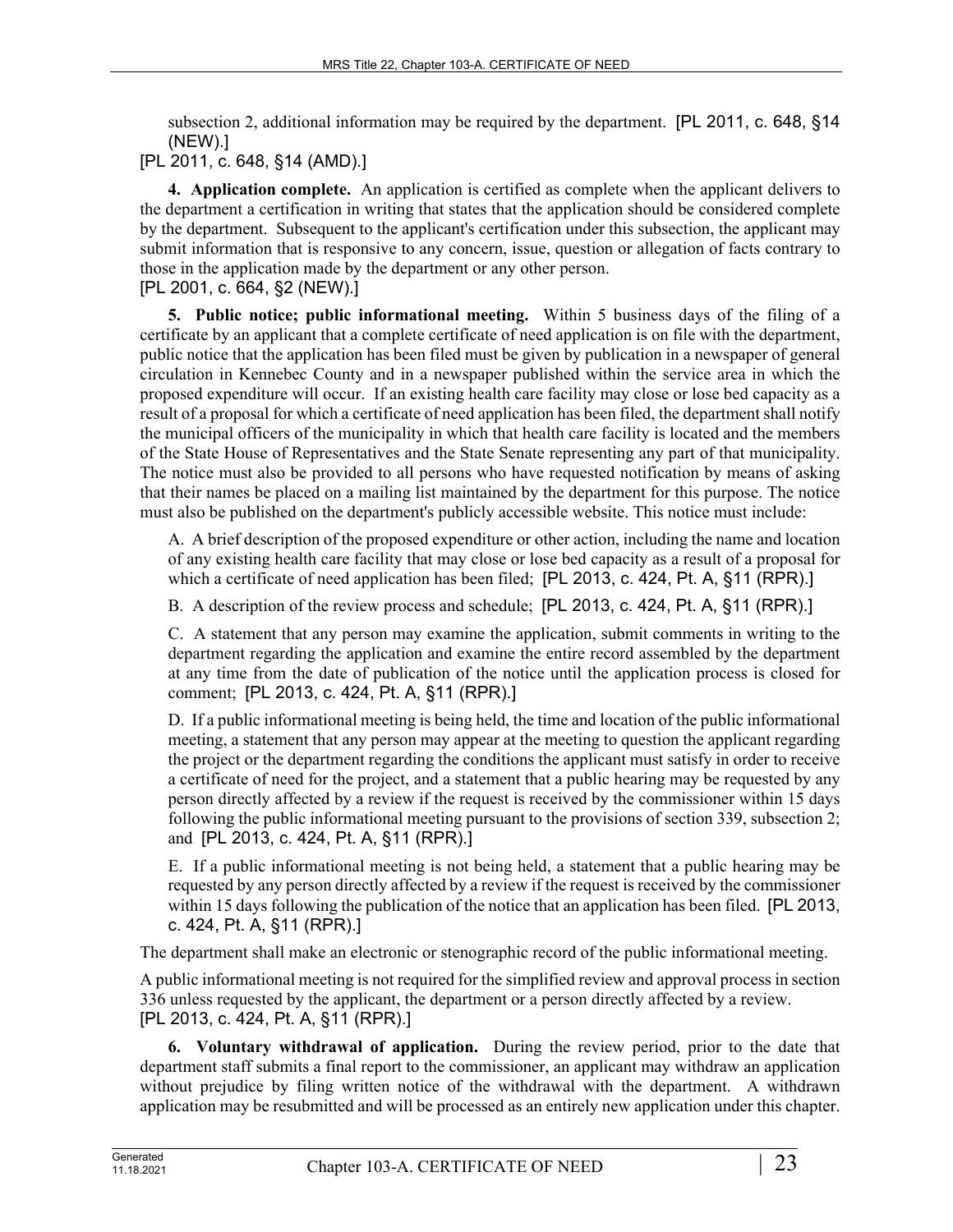[PL 2001, c. 664, §2 (NEW).]

**7. Fees.** The department shall adopt rules setting minimum and maximum filing fees under this chapter. A nonrefundable filing fee must be paid at the time an application is filed. If the approved capital expenditure or operating cost upon which a fee is based is higher than the initially proposed capital expenditure, then the filing fee must be recalculated and the difference, if any, must be paid before the certificate of need may be issued. In addition to filing fees, the department shall adopt rules to establish reasonable and necessary fees to carry out the provisions of this chapter. All fees received by the department under this subsection must be placed in a separate, nonlapsing account to be used in accordance with this chapter. Rules adopted pursuant to this subsection are routine technical rules as defined in Title 5, chapter 375, subchapter 2-A.

# [PL 2011, c. 648, §16 (AMD).]

**8. Suspension of review.** An applicant may request and be granted a suspension of the review process prior to the date on which the department staff submits its final analysis to the commissioner.

A. A request for suspension of the review process must be for specific periods of no less than 10 days and not greater than 12 months. [PL 2011, c. 648, §17 (NEW).]

B. If there are no competing applicants, a request under this subsection must be granted. [PL 2011, c. 648, §17 (NEW).]

C. If there are competing applicants, the request under this subsection must be reviewed and approved or disapproved within 3 business days, taking into account the interests of the public and of competing applicants. [PL 2011, c. 648, §17 (NEW).]

D. If a request to suspend the review is granted, the department shall determine:

(1) If the suspension will suspend review of all competing applications; or

(2) If the suspension will not affect competing applications, which will continue to be reviewed without interruption. [PL 2011, c. 648, §17 (NEW).]

E. Failure to reactivate an application within the time period approved by the department results in automatic withdrawal of the suspended application. [PL 2011, c. 648, §17 (NEW).]

# [PL 2011, c. 648, §17 (NEW).]

# SECTION HISTORY

PL 2001, c. 664, §2 (NEW). PL 2009, c. 383, §§10, 11 (AMD). PL 2011, c. 424, Pt. D, §§1, 2 (AMD). PL 2011, c. 424, Pt. E, §1 (AFF). PL 2011, c. 636, §1 (AMD). PL 2011, c. 648, §§13- 17 (AMD). PL 2013, c. 424, Pt. A, §11 (AMD).

# **§338. Consultation**

**1. Consultation on new technologies and needs.** In connection with the development of policies and procedures to implement this Act, the commissioner may, from time to time, consult with persons with relevant skills and experience regarding:

A. New medical technologies and the impact of those technologies on the health care delivery system in the State; [PL 2003, c. 469, Pt. C, §13 (AMD).]

B. Unmet need for health care services in the State; [PL 2011, c. 648, §18 (AMD).]

C. The quality of health care; and [PL 2011, c. 648, §18 (AMD).]

D. The need to replace, renovate or upgrade health care facilities to meet current and future needs. [PL 2011, c. 648, §18 (NEW).]

[PL 2011, c. 648, §18 (AMD).]

SECTION HISTORY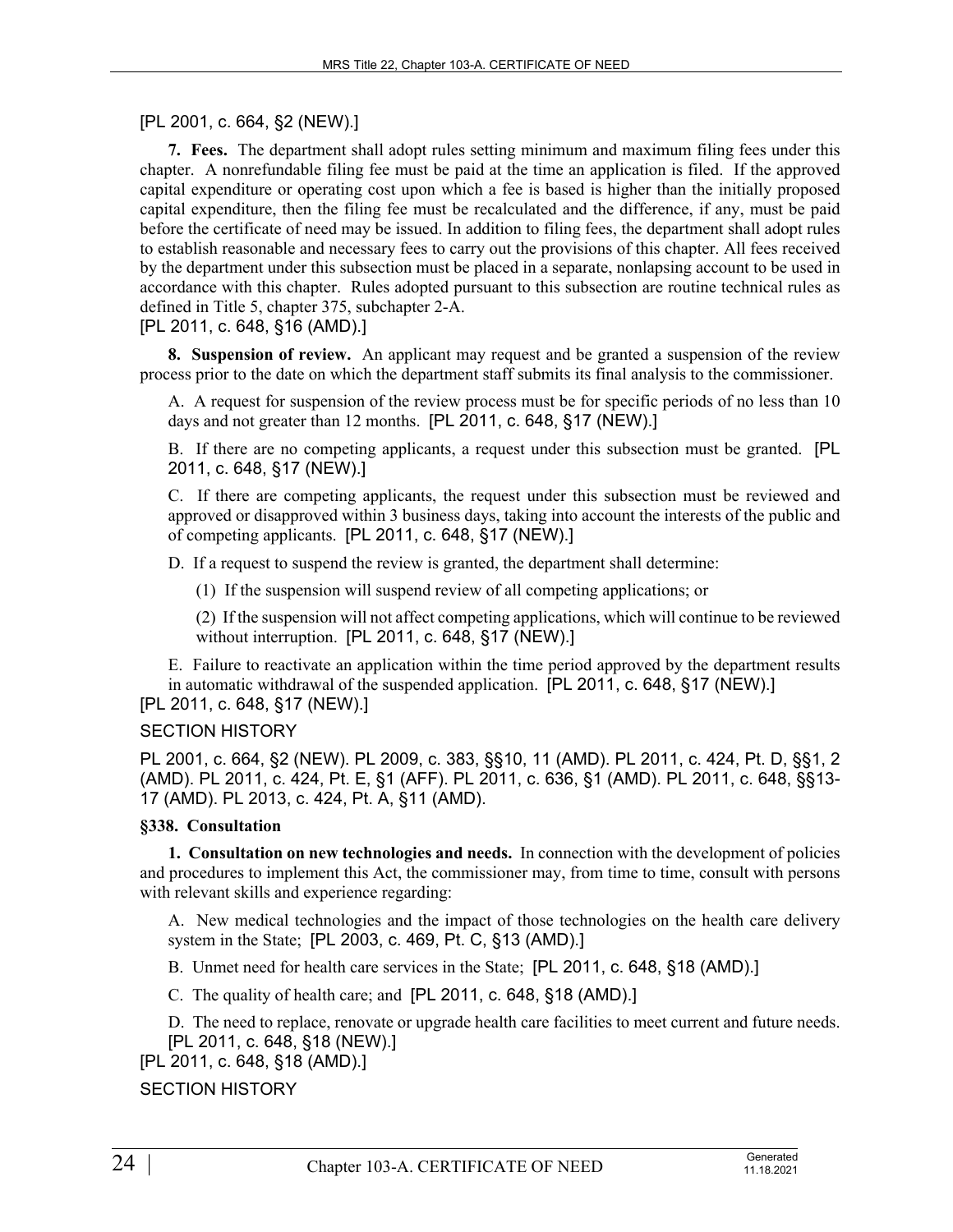PL 2001, c. 664, §2 (NEW). PL 2003, c. 469, §§C13,14 (AMD). PL 2011, c. 648, §18 (AMD).

## **§339. Review process; public hearing**

**1. Review process.** The review process consists of an evaluation of the project application for a certificate of need by the department in light of:

A. The application itself; [PL 2001, c. 664, §2 (NEW).]

B. Material collected or developed by or for the department staff to test the assertions in the application; [PL 2001, c. 664, §2 (NEW).]

C. All comments received by any person regarding the project; and [PL 2001, c. 664, §2 (NEW).]

D. Any other material made part of the record. [PL 2001, c. 664, §2 (NEW).] [PL 2001, c. 664, §2 (NEW).]

**2. Public hearing.** The following provisions apply to a public hearing under this chapter.

A. The commissioner or the commissioner's designee may hold a public hearing regarding the application. [PL 2001, c. 664, §2 (NEW).]

B. The commissioner, or the commissioner's designee, shall hold a public hearing if any person directly affected by a review requests, in writing, that such a public hearing be held and the request is timely received by the commissioner. If a public informational meeting on the application is conducted pursuant to section 337, subsection 5, the request for a public hearing must be received by the commissioner no later than 15 days following the informational hearing. If no public informational meeting is conducted, the request for a public hearing must be received within 15 days following the publication of the public notice required by section 337, subsection 5. [PL 2011, c. 648, §19 (AMD).]

C. An electronic or stenographic record of the public hearing must be made part of the record. [PL 2001, c. 664, §2 (NEW).]

D. A public hearing is not required for the simplified review and approval process set forth in section 336 unless requested by the applicant, the department or a person directly affected by a review. [PL 2011, c. 648, §20 (AMD).]

[PL 2011, c. 648, §§19, 20 (AMD).]

**3. Preliminary staff analyses.** As soon as practicable, the department staff shall provide the preliminary analyses of the application and the record to the applicant, the commissioner and any person who requests the analyses and record. Notice of the availability of the analyses must be published in a newspaper in general circulation in Kennebec County and a newspaper of general circulation serving the area in which the project is to be located and on the department's publicly accessible site on the Internet.

[PL 2001, c. 664, §2 (NEW).]

**4. Final department staff analysis.** A final department staff analysis must be submitted to the commissioner, together with the documentary record described in section 335, subsection 2, as soon as practicable after the closing of the record.

[PL 2001, c. 664, §2 (NEW).]

**5. Reviews.** To the extent practicable, a review must be completed and the commissioner shall make a decision within 60 days after the application has been certified as complete by the applicant for a simplified review, or within 90 days for an expanded review. The department shall establish criteria for determining when it is not practicable to complete a review within these time frames. Whenever it is not practicable to complete a review within these time frames, the department may extend the review period for up to an additional 30 days.

[PL 2011, c. 648, §21 (AMD).]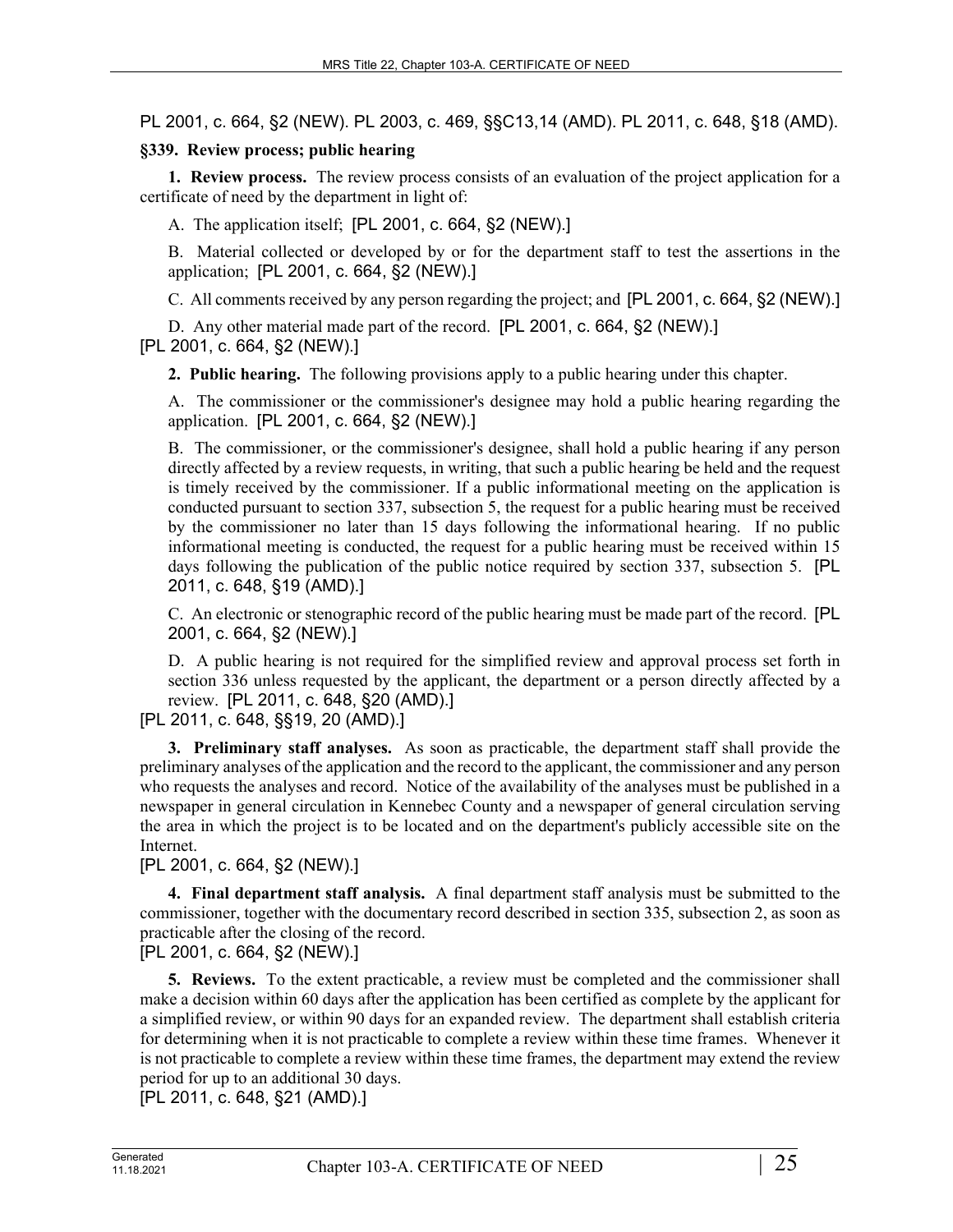**6. Public necessity.** The department may delay action on an otherwise complete application for up to 120 days from the time the application has been certified as complete by the applicant if the department finds that a public necessity exists. The department shall provide written notice of the delay to the applicant and any other person who has requested in writing information regarding the application. For purposes of this subsection, the department shall find that a public necessity exists if:

A. The application represents a new service or technology not previously provided within the State; [PL 2001, c. 664, §2 (NEW).]

B. The application represents a potential significant impact on health care system costs; [PL 2001, c. 664, §2 (NEW).]

C. The application represents a new service or technology for which a health care system need has not been previously established; or [PL 2001, c. 664, §2 (NEW).]

D. There are several applications for the same or similar projects before the department. [PL 2001, c. 664, §2 (NEW).]

[PL 2011, c. 648, §22 (AMD).]

#### SECTION HISTORY

PL 2001, c. 664, §2 (NEW). PL 2009, c. 383, §12 (AMD). PL 2011, c. 424, Pt. D, §§3-5 (AMD). PL 2011, c. 424, Pt. E, §1 (AFF). PL 2011, c. 648, §§19-22 (AMD).

#### **§340. Reconsideration**

Any person directly affected by a review under this chapter may, for good cause shown, request in writing a hearing for the purpose of reconsideration of the decision of the department to issue or to deny a certificate of need. [PL 2001, c. 664, §2 (NEW).]

**1. Timing for request.** A request for hearing for reconsideration under this section must be received within 30 days of the department's decision. [PL 2001, c. 664, §2 (NEW).]

**2. Hearing.** If the department determines that good cause for a hearing under this section has been demonstrated, the department shall commence a hearing within 30 days of receipt of the request. For purposes of this section, a request for a hearing is considered to show good cause if it:

A. Presents significant, relevant information not previously considered by the department; [PL 2001, c. 664, §2 (NEW).]

B. Demonstrates that there have been significant changes in factors or circumstances relied upon by the department in reaching its decision; [PL 2001, c. 664, §2 (NEW).]

C. Demonstrates that the department has materially failed to follow its adopted procedures in reaching its decision; or [PL 2001, c. 664, §2 (NEW).]

D. Provides other bases for a hearing that the department has determined constitute good cause. [PL 2001, c. 664, §2 (NEW).]

# [PL 2001, c. 664, §2 (NEW).]

**3. Decision.** A decision must be rendered within 60 days of the commencement of a hearing under this section, except that the parties may agree to a longer time period. [PL 2001, c. 664, §2 (NEW).]

SECTION HISTORY

PL 2001, c. 664, §2 (NEW).

**§341. Remedy**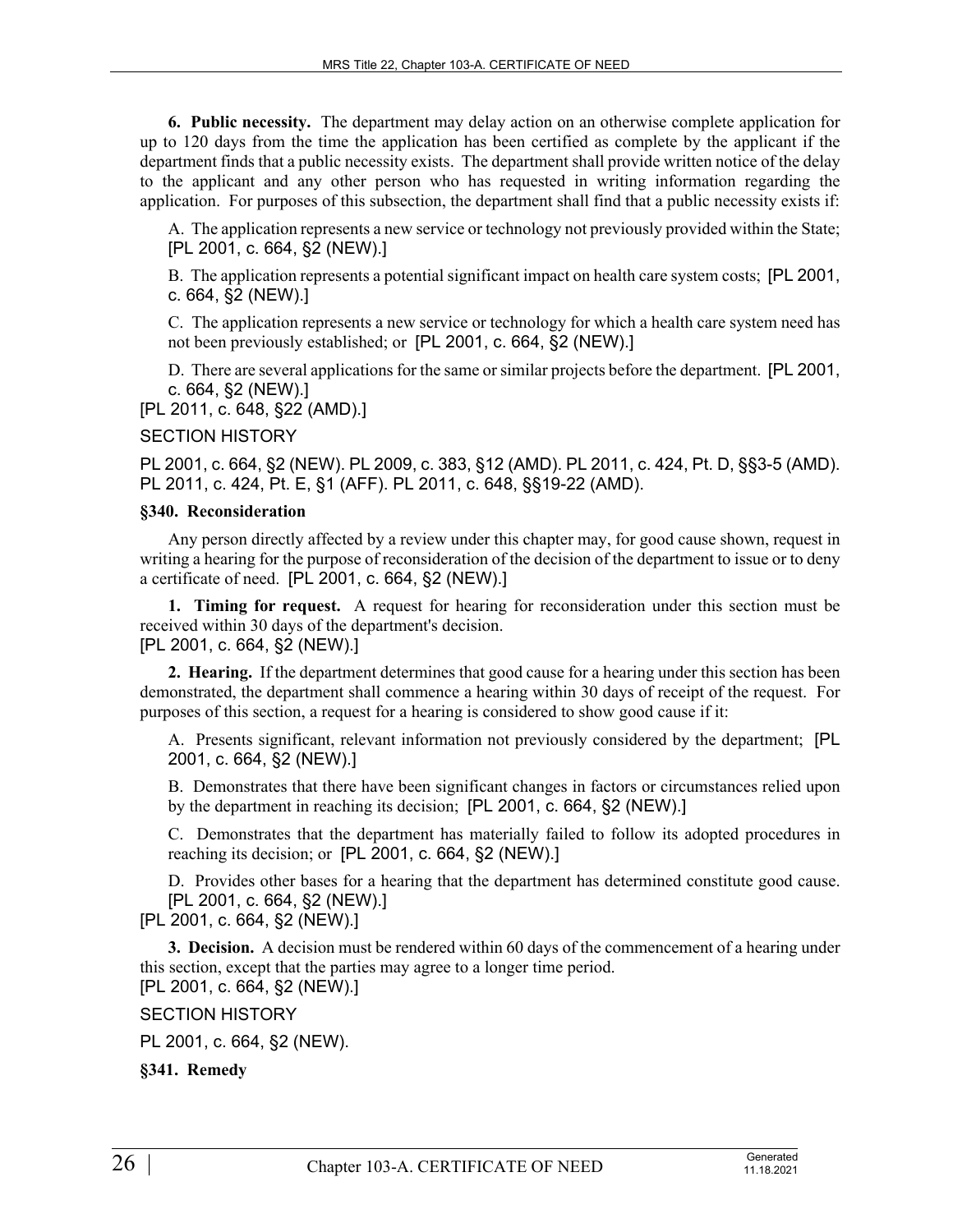Any person aggrieved by a final decision of the department made under the provisions of this Act is entitled to review in accordance with this chapter and with Title 5, chapter 375, subchapter VII. [PL 2001, c. 664, §2 (NEW).]

**1. Finality.** A decision of the department to issue a certificate of need or to deny an application for a certificate of need is not considered final until the department has taken final action on a request for reconsideration under section 340. A decision by the department is not final when opportunity for reconsideration exists with respect to matters involving new information or changes in circumstances pursuant to section 340, subsection 2, paragraphs A and B.

[PL 2001, c. 664, §2 (NEW).]

**2. Competitive reviews.** If a person or persons file for review under Title 5, chapter 375, regarding competitive reviews of proposals to construct new nursing facility beds, the court shall require the party seeking judicial review to give security in such sums as the court determines proper for the payment of costs and damages that may be incurred or suffered by any other party who is found to have been wrongfully delayed or restrained from proceeding to implement the certificate of need, except that, for good cause shown and recited in the order, the court may waive the giving of security. A surety upon a bond or undertaking under this subsection submits the surety to the jurisdiction of the court and irrevocably appoints the clerk of the court as the agent for the surety upon whom any papers affecting liability on the bond or undertaking may be served. The liability of the surety may be enforced on motion without the necessity of an independent action. The motion and such notice of the motion as the court prescribes may be served on the clerk of the court, who shall mail copies to the persons giving the security if their addresses are known.

[PL 2001, c. 664, §2 (NEW).]

### SECTION HISTORY

PL 2001, c. 664, §2 (NEW).

### **§342. Rules**

The department shall adopt any rules, standards, criteria, plans or procedures that may be necessary to carry out the provisions and purposes of this Act. The department shall provide for public notice and hearing on all proposed rules, standards, criteria, plans, procedures or schedules pursuant to Title 5, chapter 375. Unless otherwise provided by this chapter, rules adopted pursuant to this chapter are routine technical rules as defined by Title 5, chapter 375, subchapter II-A. [PL 2001, c. 664, §2 (NEW).]

### SECTION HISTORY

PL 2001, c. 664, §2 (NEW).

### **§343. Public information**

The department shall prepare and publish at least annually a report on its activities conducted pursuant to this Act. The annual report must include information on all certificates of need granted and denied and on the assessment of penalties. With regard to all certificates granted on a conditional basis, the report must include a summary of information reported pursuant to section 332 and any accompanying statements by the commissioner or department staff submitted regarding the reports. [PL 2009, c. 383, §13 (AMD).]

SECTION HISTORY

PL 2001, c. 664, §2 (NEW). PL 2009, c. 383, §13 (AMD).

### **§344. Conflict of interest**

In addition to the limitations of Title 5, section 18, a member or employee of the department who has a substantial economic or fiduciary interest that would be affected by a recommendation or decision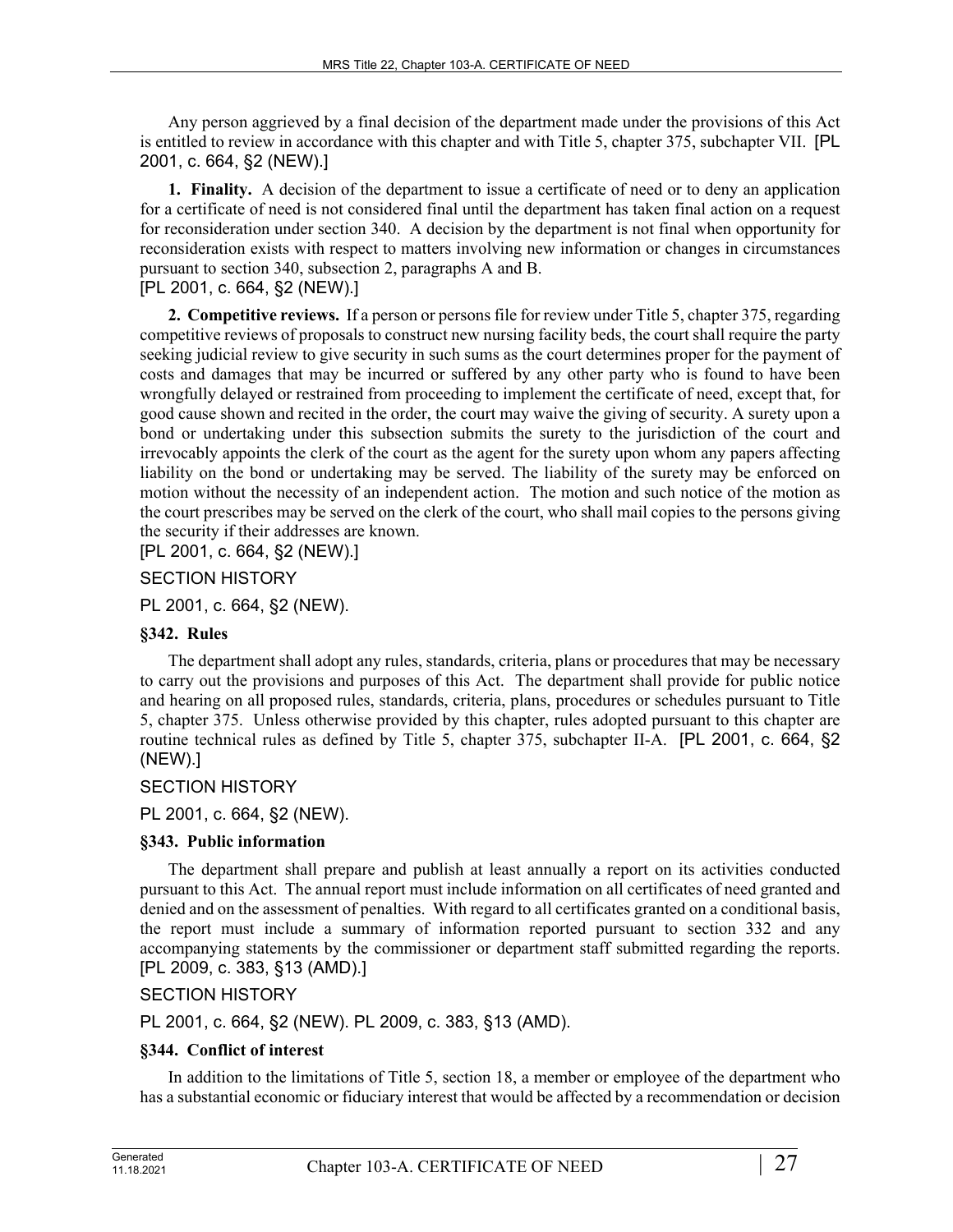to issue or deny a certificate of need or who has a close relative or economic associate whose interest would be so affected is ineligible to participate in the review, recommendation or decision-making process with respect to any application for which the conflict of interest exists. [PL 2001, c. 664, §2 (NEW).]

## SECTION HISTORY

PL 2001, c. 664, §2 (NEW).

## **§345. Division of project to evade cost limitation prohibited**

A health care facility or other party required to obtain a certificate of need may not separate portions of a single project into components, including, but not limited to, site facility and equipment, to evade the cost limitations or other requirements of section 329. [PL 2001, c. 664, §2 (NEW).]

## SECTION HISTORY

PL 2001, c. 664, §2 (NEW).

## **§346. Scope of certificate of need**

**1. Application determinative.** A certificate of need is valid only for the defined scope, premises and facility or person named in the application and is not transferable or assignable. [PL 2001, c. 664, §2 (NEW).]

**2. Maximum expenditure.** In issuing a certificate of need, the department shall specify the maximum capital expenditures that may be obligated under this certificate. The department shall adopt rules regarding the determination of capital expenditure maximums, procedures to monitor capital expenditures obligated under certificates and procedures to review projects for which the capital expenditure maximum is exceeded or expected to be exceeded. [PL 2001, c. 664, §2 (NEW).]

**3. Issued certificate; duration and expiration.** After the issuance of a certificate of need, the department shall periodically review the progress of the holder of the certificate in meeting the timetable for making the service or equipment available or for completing the project specified in the approved application. A certificate of need expires if the project for which the certificate has been issued is not commenced within 24 months following the issuance of the certificate. The department may grant an extension of a certificate for an additional specified time not to exceed 12 months if good cause is shown why the project has not commenced. The department may require evidence of the continuing feasibility and availability of financing for a project as a condition for extending the life of the certificate. In addition, if on the basis of its periodic review of progress under the certificate the department determines that the holder of a certificate is not otherwise meeting the timetable and is not making a good faith effort to meet it, the department may, after a hearing, withdraw the certificate of need. The department shall adopt rules for the withdrawal of certificates of need.

# [PL 2011, c. 648, §23 (AMD).]

# SECTION HISTORY

PL 2001, c. 664, §2 (NEW). PL 2011, c. 648, §23 (AMD).

# **§347. Withholding of license**

A new health care facility, as defined in section 328, is eligible to obtain a license under the applicable state law if the facility has obtained a certificate of need as required by this chapter. The license of any facility does not extend to include and may not otherwise be deemed to allow the delivery of any services, the use of any equipment that has been acquired, the use of any portion of a facility or any other change for which a certificate of need as required by this chapter has not been obtained. Any unauthorized delivery of services, use of equipment or a portion of a facility or other change is in violation of the respective chapter under which the facility is licensed. [PL 2001, c. 664, §2 (NEW).]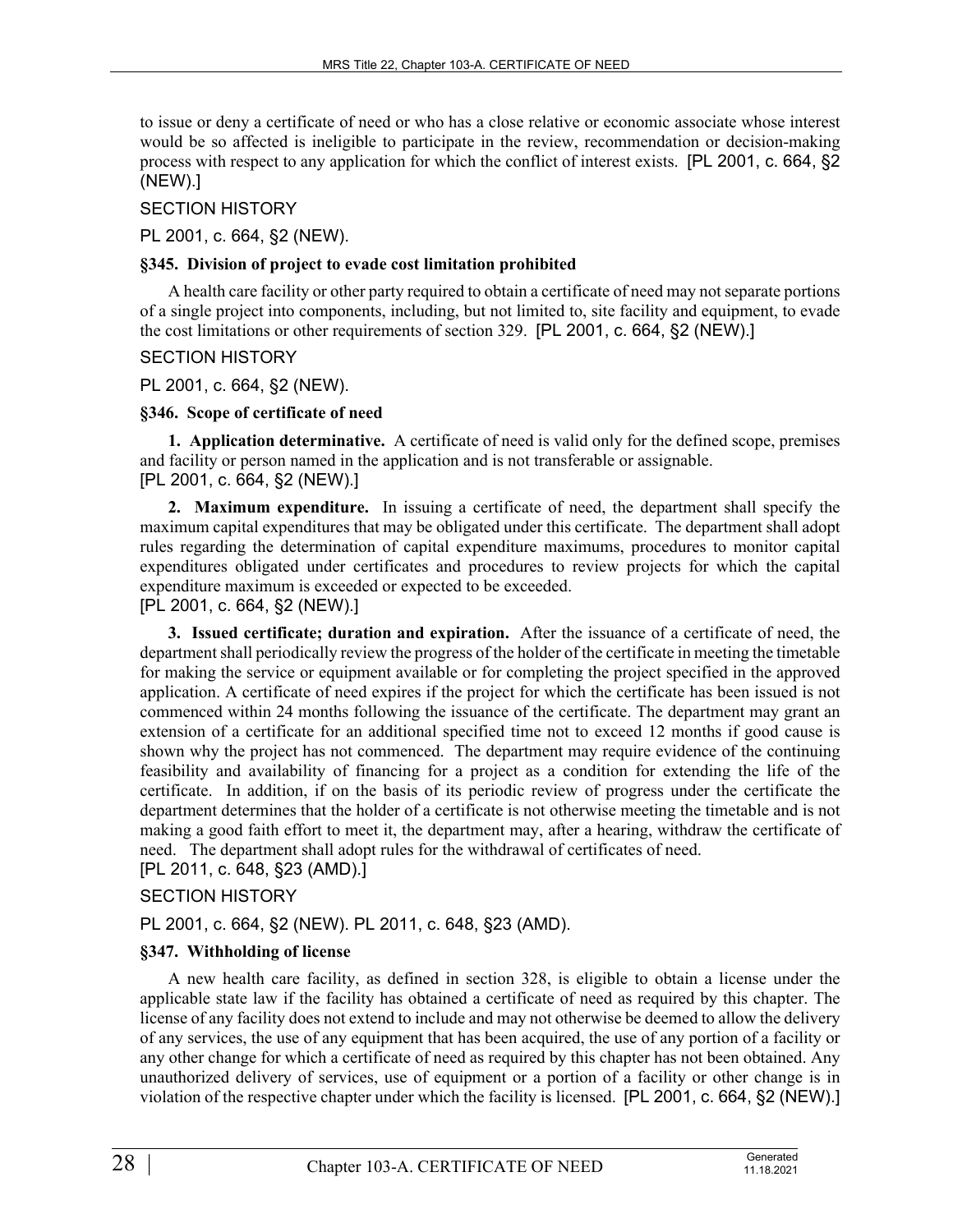# SECTION HISTORY

# PL 2001, c. 664, §2 (NEW).

### **§348. Withholding of funds**

A health care facility or other provider may be eligible to apply for or receive any reimbursement, payment or other financial assistance from any state agency or other 3rd-party payor, either directly or indirectly, for any capital expenditure or operating costs attributable to any project for which a certificate of need is required by this chapter only if the certificate of need has been obtained. Reimbursement, payment or other financial assistance, either directly or indirectly, from a state agency or other 3rd-party payor may be subject to an enforcement action by the commissioner to withhold or deny reimbursement, in whole or in part, with respect to a project granted a certificate of need when the commissioner determines that the applicant fails to meet any of the conditions set forth in the certificate of need approval in accordance with the procedures set forth in section 332. For the purposes of this section, the department shall determine the eligibility of a facility to receive reimbursement for all projects subject to the provisions of this chapter. [PL 2007, c. 440, §20 (AMD).]

## SECTION HISTORY

RR 2001, c. 2, §A29 (COR). PL 2001, c. 664, §2 (NEW). PL 2007, c. 440, §20 (AMD).

## **§349. Injunction**

The Attorney General, upon the request of the department, shall seek to enjoin any project for which a certificate of need as required by this chapter has not been obtained and shall take any other action as may be appropriate to enforce this chapter. [PL 2001, c. 664, §2 (NEW).]

## SECTION HISTORY

PL 2001, c. 664, §2 (NEW).

# **§349-A. Compliance investigation**

To ensure compliance with this chapter or rules adopted under this chapter, the department may investigate a health care facility or other entity subject to this chapter when the department has a reasonable basis to suspect that a violation has occurred. The health care facility or other entity subject to this chapter may not interfere with or impede the investigation. [PL 2009, c. 556, §1 (NEW).]

**1. Right of entry.** The department may enter and inspect the premises of a health care facility or other entity subject to this chapter with the permission of the owner or person in charge, or with an administrative inspection warrant issued pursuant to the Maine Rules of Civil Procedure, Rule 80E by the District Court authorizing entry and inspection, when the department has a reasonable basis to suspect that a provision of this chapter or a rule adopted under this chapter has been violated. The right of entry extends to any premises that the department has reason to believe is operated and maintained in violation of this chapter or rules adopted under this chapter. A letter of intent or an application for a certificate of need made pursuant to this chapter and rules adopted under this chapter constitutes permission for entry or inspection of the premises for which the certificate of need is sought in order to facilitate verification of the information submitted on or in connection with a letter of intent or an application for a certificate of need.

[PL 2009, c. 556, §1 (NEW).]

**2. Access to information.** The department, at any reasonable time, upon demand, has the right to inspect and copy books, accounts, papers, records and other documents or information, whether stored electronically, on paper or in other forms, including, but not limited to, documents and information regarding total capital expenditures and operating costs for a project, ownership or control of a health care facility or other entity subject to this chapter or health services provided, when the department has a reasonable basis to suspect that a provision of this chapter or a rule adopted under this chapter has been violated.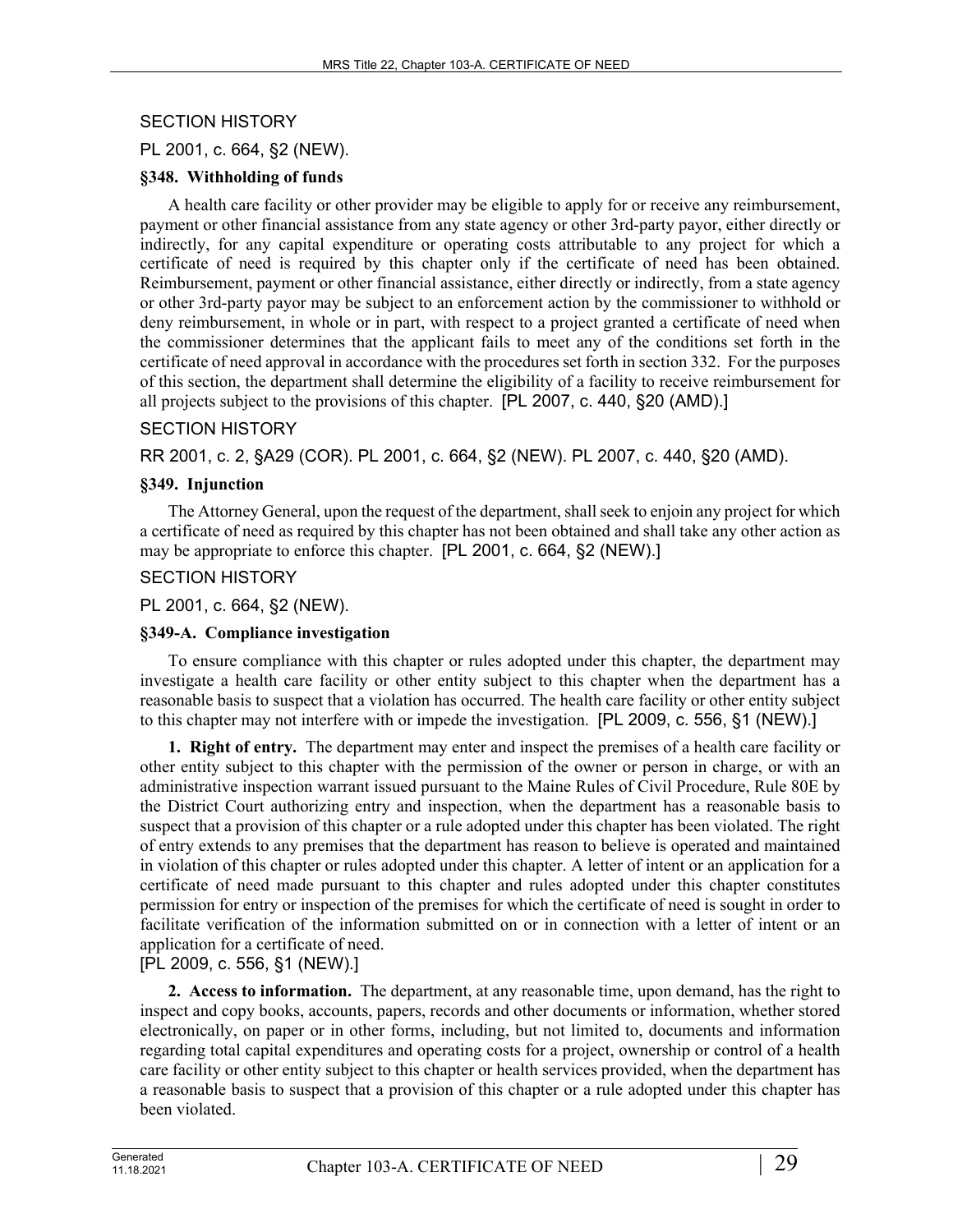# [PL 2009, c. 556, §1 (NEW).]

**3. Findings of fact.** Upon completion of an investigation pursuant to this section, the department shall prepare findings of fact and make a recommendation to the commissioner as to whether a provision of this chapter or a rule adopted under this chapter has been violated. If the commissioner determines that a violation has occurred, the commissioner may pursue one or more of the remedies authorized under this Act.

[PL 2009, c. 556, §1 (NEW).]

**4. Rules.** The department may adopt rules to implement this section. Rules adopted pursuant to this subsection are routine technical rules as defined in Title 5, chapter 375, subchapter 2-A. [PL 2009, c. 556, §1 (NEW).]

SECTION HISTORY

PL 2009, c. 556, §1 (NEW).

### **§350. Penalty**

**1. Violation.** An individual, partnership, association, organization, corporation or trust that violates any provision of this chapter or any rate, rule or regulation pursuant to this chapter is subject to a fine imposed in conformance with the Maine Administrative Procedure Act and payable to the State of not more than \$10,000. The department may hold these funds in a special revenue account that may be used only to support certificate of need reviews, such as for hiring expert analysts on a shortterm consulting basis.

[PL 2009, c. 383, §14 (NEW).]

**2. Administrative hearing and appeal.** To contest the imposition of a fine under this section, the individual, partnership, association, organization, corporation or trust shall submit to the department a written request for an administrative hearing within 10 days of notice of imposition of a fine pursuant to this section. Judicial appeal must be in accordance with Title 5, chapter 375, subchapter 7. [PL 2009, c. 383, §14 (NEW).]

### SECTION HISTORY

PL 2001, c. 664, §2 (NEW). PL 2009, c. 383, §14 (RPR).

### **§350-A. Cost-of-living adjustment**

### **(REPEALED)**

### **(REALLOCATED FROM TITLE 22, SECTION 351)**

SECTION HISTORY

RR 2001, c. 2, §A30 (RAL). PL 2007, c. 440, §21 (AMD). PL 2007, c. 681, §7 (AMD). PL 2009, c. 383, §15 (RP).

### **§350-B. Federal funding**

# **(REALLOCATED FROM TITLE 22, SECTION 352)**

The department is authorized to accept any federal funds to be used for the purposes of carrying out this chapter. [RR 2001, c. 2, Pt. A, §31 (RAL).]

### SECTION HISTORY

RR 2001, c. 2, §A31 (RAL).

# **§350-C. Implementation reports**

**(REALLOCATED FROM TITLE 22, SECTION 353)**